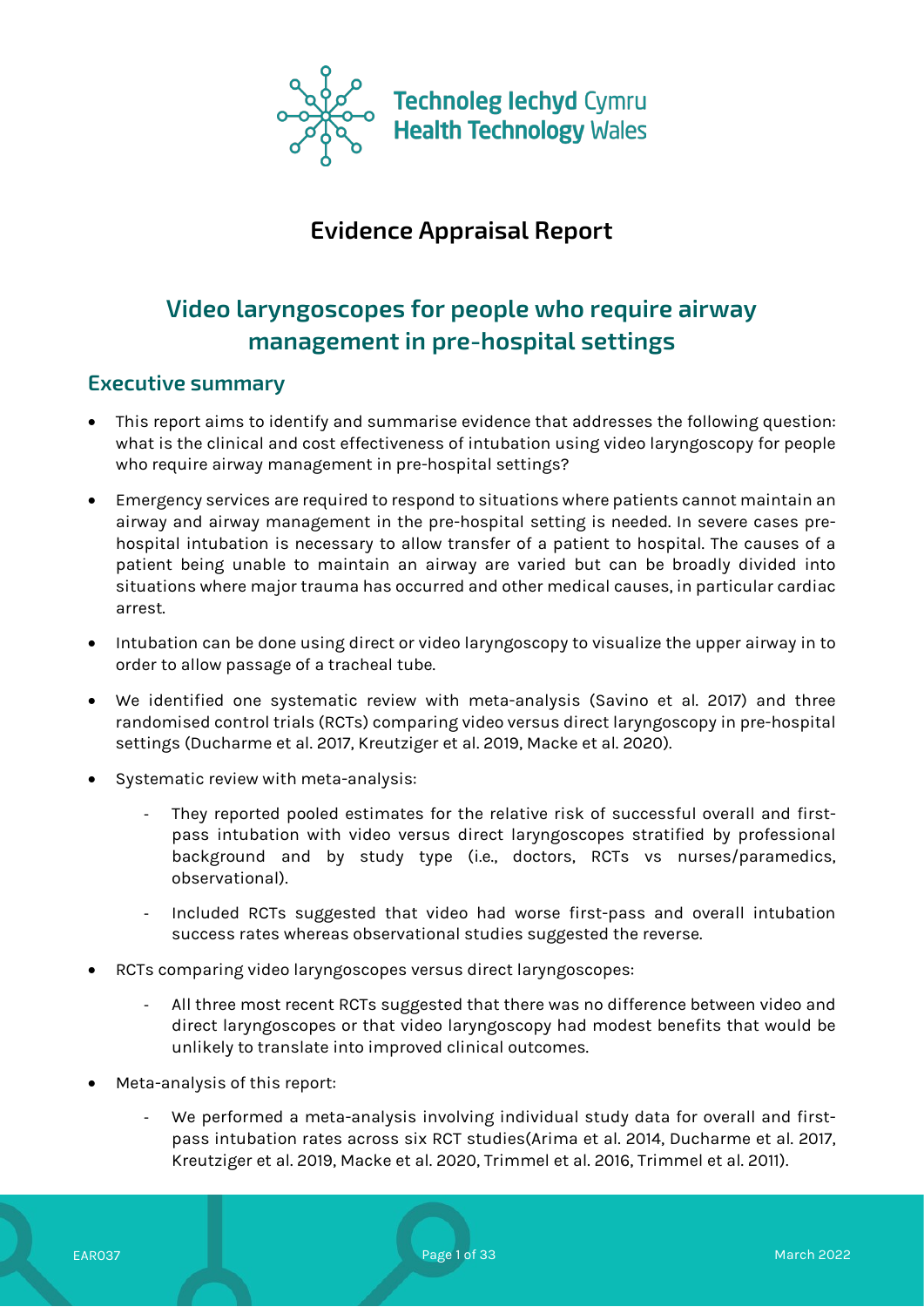- The CI for both outcomes of individual RCT studies had poor overlap indicating the presence of statistical heterogeneity due to clinical and methodological diversity among the studies. Thus, we performed a sub-group analysis for both outcomes based on the population requiring airway management (i.e., cardiac arrect or major trauma).
- Sub-group analysis for first-pass and overall intubation success rates by population:
	- Studies involving cardiac arrest population suggested that the video laryngoscopy had worse fist-pass and overall intubation success rates compared to direct laryngoscopy (Arima et al. 2014, Ducharme et al. 2017, Trimmel et al. 2016). There was moderate heterogeneity (I2 = 59%) in terms of first-pass success rates, while considerable heterogeneity (I2 = 97%) regarding overall intubation success rates.
	- The only study involving major trauma population suggested that first-pass intubation success rates was higher for video compared to direct laryngoscopy, while the overall intubation success rates did not differ between the two devices (Macke et al. 2020). Heterogeneity for the major trauma group was not applicable to be calculated for both first-pass and overall intubation success rates, since only one study was included in this sub-group analysis.
- Economic evaluation:
	- The economic analysis suggests that video laryngoscopes are considerably more expensive than direct laryngoscopes.
	- There is no relative benefit associated with the use of video laryngoscopes and cost minimisation analysis based on providing video laryngoscopes for all out-of-hospital intubations in Wales suggests that video laryngoscopes are not a cost-effective intervention.
	- A scenario of the cost minimisation analysis where video laryngoscopes are used in EMRTS show that video laryngoscopes would remain more expensive, but the additional expense would be lower.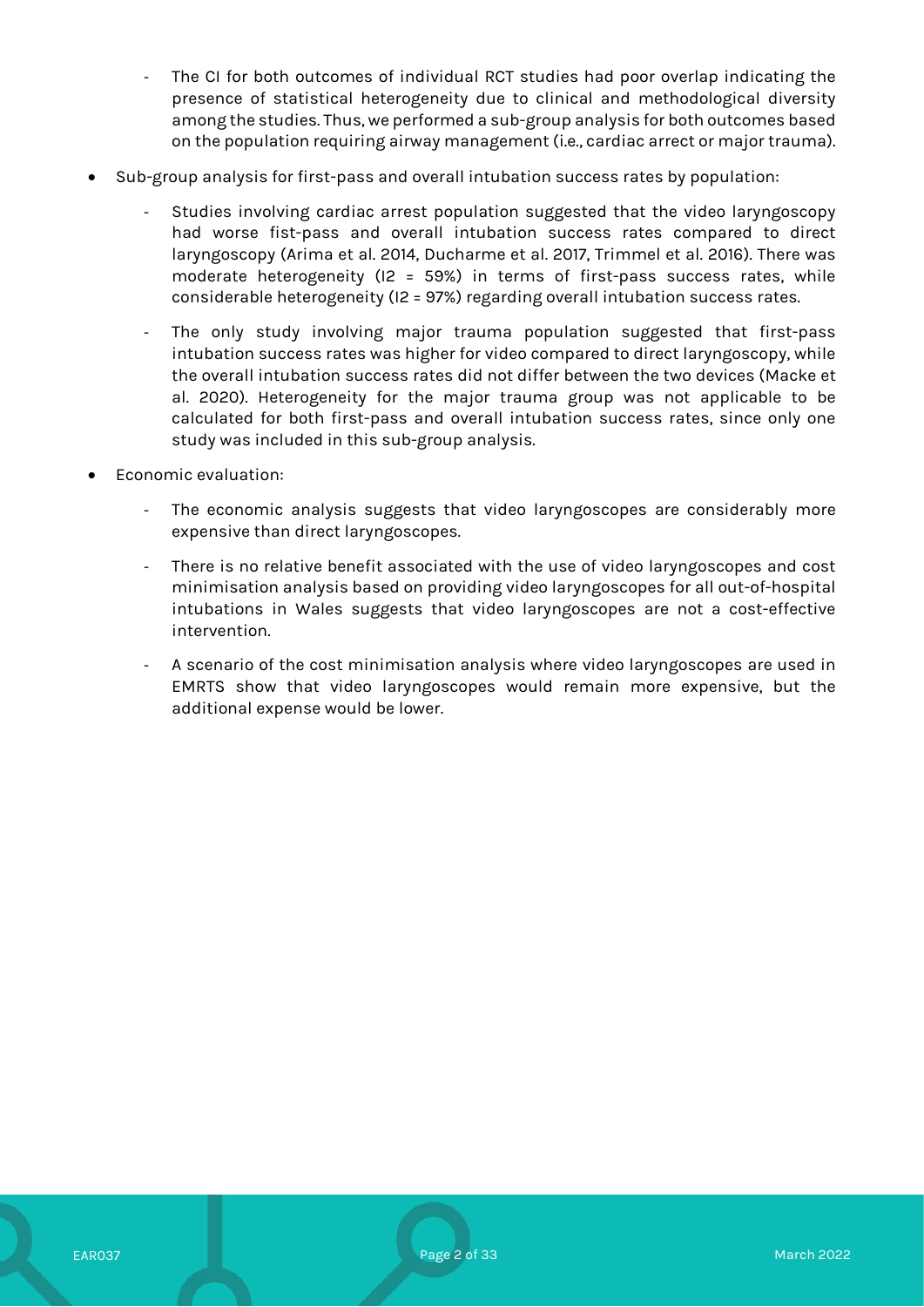# **1. Purpose of the evidence appraisal report**

This report aims to identify and summarise evidence that addresses the following question: what is the clinical and cost effectiveness of intubation using video laryngoscopy for people who require airway management in pre-hospital settings?

Evidence Appraisal Reports are based on rapid systematic literature searches, with the aim of published evidence identifying the best clinical and economic evidence on health technologies. Researchers critically evaluate this evidence. The draft Evidence Appraisal Report is reviewed by experts and by Health Technology Wales multidisciplinary advisory groups before publication.

# **2. Health problem**

Emergency services are required to respond to situations where patients cannot maintain an airway and airway management in the pre-hospital setting is needed. In some cases, basic airway techniques may provide temporary provision of oxygenation and ventilation. However, in more severe cases pre-hospital intubation is required to allow transfer of a patient to hospital (Crewdson et al. 2018). Where intubation is needed, it has been suggested that ensuring the first attempt is successful is a high priority as multiple attempts can cause complications relating to both damage from the laryngoscope and hypertensive responses. In addition, reduced time to intubation reduces the likelihood of complications from continued hypoxia (Crewdson et al. 2018). The causes of a patient being unable to maintain an airway are varied but can be broadly divided into situations where major trauma has occurred and other medical causes, in particular cardiac arrest (Crewdson et al. 2018).

Cardiac arrest is considered an unexpected loss of the heart function, breathing and consciousness (Patel & Hipskind 2021). It constitutes a life-threatening condition requiring immediate measure to prevent sudden death (Patel & Hipskind 2021, Crewdson et al. 2018). In the UK, NHS Ambulance Services attempt resuscitation in approximately 30,000 people annually (Perkins et al. 2021, Hawkes et al. 2017). Most of cardiac arrest incidents occur in adults between 64 to 68 years of age, either in their home or workplace (Hawkes et al. 2017). Major trauma is considered an injury or a combination of multiple injuries where there is a strong possibility of prolonged disability or death (Kehoe et al. 2015, Krug et al. 2000, Roberts et al. 2020). It might include serious injuries on the head, neck, chest, spine, limbs, abdomen and pelvis which have a wide range of causes, including accidents, violence, recreational activities, or medical issues (Thompson et al. 2019). In England and Wales, trauma is a leading cause of death, with individuals between 16 and 20 years of age and men particularly overrepresented (WHO 2021, NHS Wales 2021).

In Wales, people requiring airway management in the pre-hospital setting are cared for by the Emergency Medical Retrieval and Transfer Service Cymru (EMRTS) and the Welsh Ambulance Service NHS Trust (WAST). Experts reported that there are key operational differences between EMRTS and WAST and that patients with cardiac arrest and major trauma would receive different responses. EMRTS is formed of consultants, from emergency medicine, anaesthesia, and intensive care backgrounds, and specialised critical care practitioners (EMRTS 2022). They have a remit to provide pre-hospital critical care with a focus on interventions outside of standard paramedic practice. EMRTS would be most likely to manage major trauma patients in Wales and for this group, they would deliver rapid sequence induction of anaesthesia and intubation prior to transfer to hospital. EMRTS would also respond to some cases of cardiac arrest requiring intubation. WAST responds to more routine emergency calls in Wales and ambulance crews consist of paramedics and emergency medical technicians (WAST 2022). As such, WAST would be more likely to deal with cardiac arrests that require pre-hospital intubation in Wales.

There appears to be ongoing debate about the optimal approach to airway management in the pre-hospital setting. This debate centres around outstanding questions about the cohort of patients who require pre-hospital intubation and the differing technologies that are available. In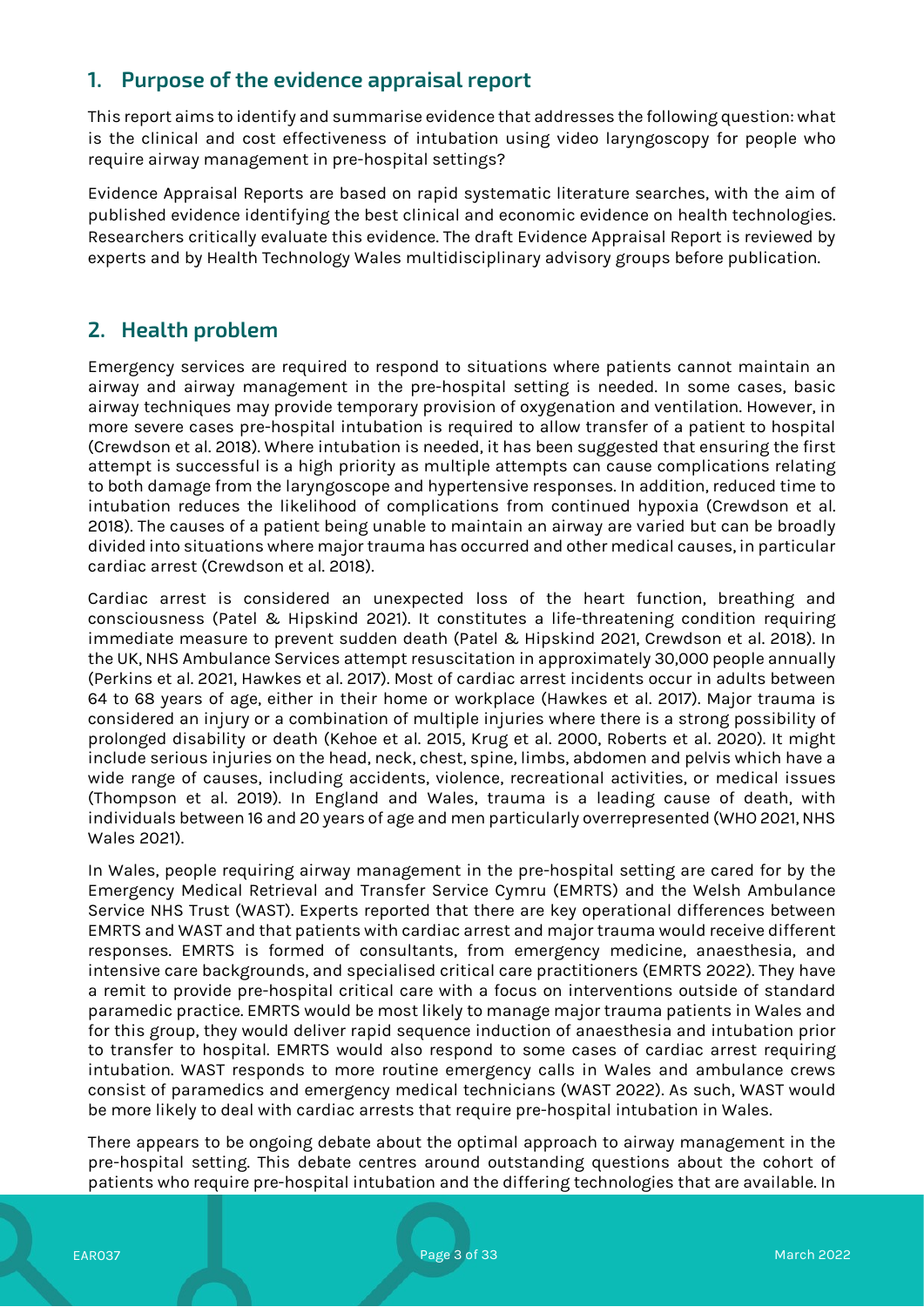particular, there is uncertainty around whether video laryngoscope provides additional benefits over direct laryngoscope and video laryngoscope may have different benefits for differing populations (Bacon et al. 2015, Maldini et al. 2016).

# **3. Health technology**

Laryngoscopy refers to the direct or indirect visualization of the upper airway to allow passage of a tracheal tube (Collins 2014, Rodgers & McGahren 2006).

Direct laryngoscopy constitutes one of the most common strategies for endotracheal intubation, involving the use of a rigid laryngoscope to display the laryngeal inlet under direct or line-ofsight visualisation to enable the placement of tracheal tube beyond the vocal folds (Collins 2014). Direct laryngoscopes are classified in three different types based on blade characteristics: (1) straight blade (e.g., Miller laryngoscope), (2) curved blades (e.g., Macintosh laryngoscope) and (3) blade with articulating tips (e.g., McCoy laryngoscope) (Collins 2014, Maldini et al. 2016). It is considered as an effective strategy to secure the airway (Rodgers & McGahren 2006), but requires training and expertise for professional competence (Maldini et al. 2016).

An alternative approach, video laryngoscopy, involves the use of a video camera rather than lineof-sight visualization (Bacon et al. 2015, Maldini et al. 2016). Video laryngoscopes gather enhanced images of the airway via a camera and these can be observed on a monitor attached (Smith et al. 1999). Currently, there are several different video laryngoscopes available to the market (Bacon et al. 2015, Healy et al. 2012, Maldini et al. 2016). Video-laryngoscopes are classified into three different broad categories: (1) Macintosh blade-shape (e.g., McGrath MAC, C-MAC), (2) angulated blade rigid (e.g., GlideScope, TrueView) and (3) channelled rigid (e.g., Airtraq, King Vision) devices (Bacon et al. 2015, Maldini et al. 2016). The most commonly used video laryngoscopes are the C-MAC and GlideScope (Cook & Kelly 2017, Bacon et al. 2015). Research has suggested that video laryngoscopy is associated with faster learning curve, higher success rate for difficult airways and better visualization of glottis leading to higher intubation success rate by novice professionals and minimal manipulation of head, neck or both (Carlson & Brown 2014, Cooper 2007, Niforopoulou et al. 2010). However, to date, the majority of research on video laryngoscopes has taken place in the emergency department or other hospital settings and it is unclear whether video laryngoscopes would improve care for patients requiring intubation in the pre-hospital setting.

The NICE guideline for assessment and initial management of major trauma (NICE 2016) recommends use drug-assisted rapid sequence induction (RSI) of anaesthesia and intubation as the definitive method of securing the airway in patients with major trauma who cannot maintain their airway and/or ventilation. However, it does not provide comment on use of direct versus video laryngoscope. Expert highlighted that video laryngoscopy is already used with EMRTS. It does not appear to be widely used within WAST, but some experts suggested video laryngoscope was available for some crews. No other guidance from HTA programmes or Walesspecific policy was identified.

# **4. Clinical effectiveness**

A range of primary and secondary evidence was identified by the systematic literature search. A recent systematic review and meta-analysis comparing video versus direct laryngoscopy in prehospital settings was considered the highest priority evidence (Savino et al. 2017). In addition, three randomised control trials (RCTs) comparing video versus direct laryngoscopes in prehospital settings, published after the latest search in Savino et al. (2017), are included (Ducharme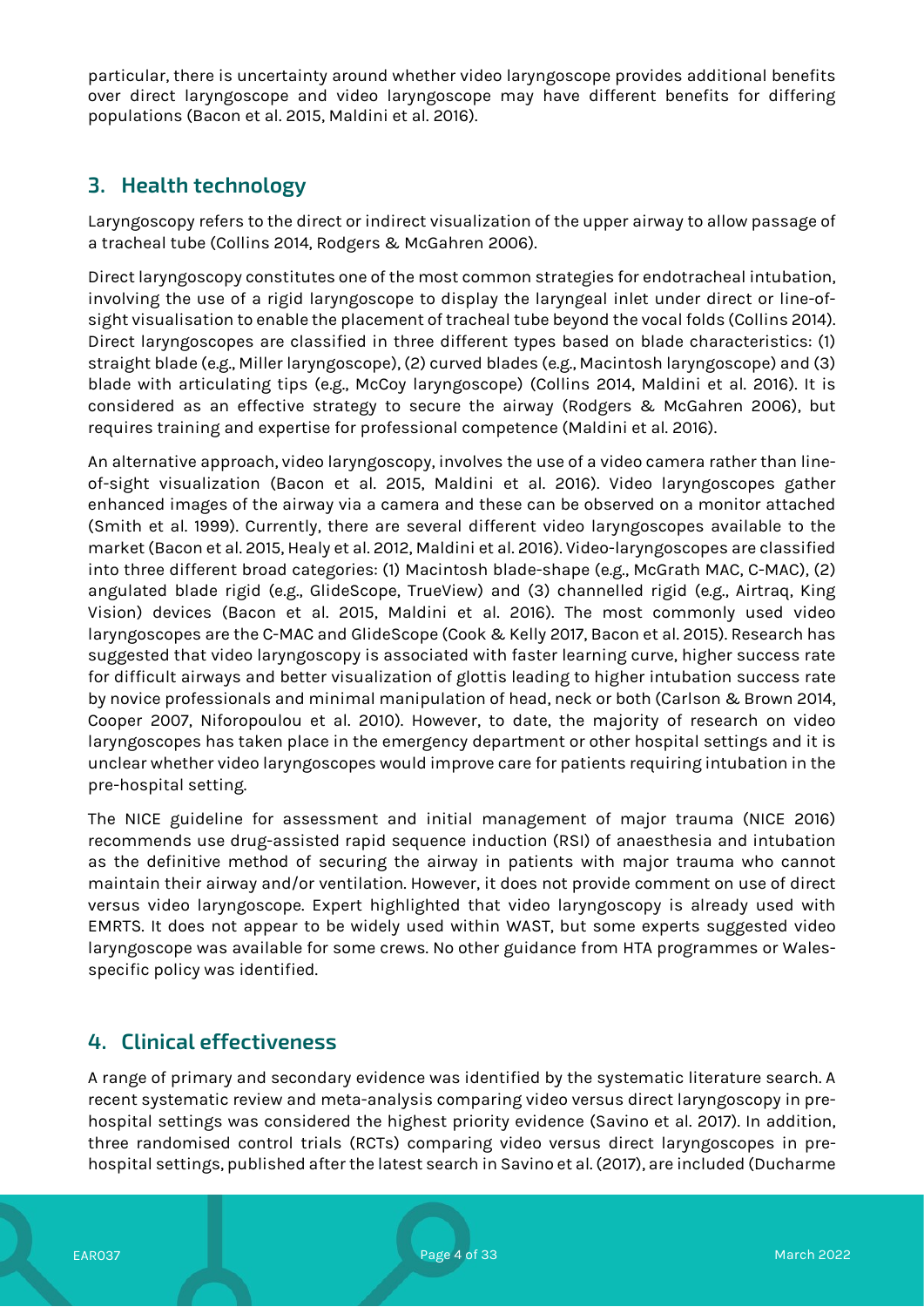et al. 2017, Kreutziger et al. 2019, Macke et al. 2020). More detail on the evidence identification and selection process is available in Section [11.](#page-29-0)

Savino et al. (2017) conducted a systematic review and meta-analysis comparing video and direct laryngoscopes in pre-hospital settings for people requiring intubation due to cardiac arrest or major trauma. Studies were eligible if they reported exclusively on the pre-hospital setting, used only living human participants, and included sufficient data to calculate overall success rate of intubation, first-pass success rate, or both. The review included three RCTs, three non-RCTs, and four observational studies using retrospective cohort (n=2) or before and after (n=2) designs. They reported pooled estimates for the relative risk of successful overall and first-pass intubation with video versus direct laryngoscopes stratified by doctors, who were experienced in intubation, and non-doctors, who had less experience. This stratification scheme also led to stratification by study type, with data for doctors coming from the three RCTs and data for nondoctors coming from the four observational studies. In addition, the I<sup>2</sup> test for heterogeneity was performed for each pooled estimate. Egger's test was also performed and funnel plots created evaluating the presence of publication bias in the selected studies. Further details on the systematic review and its findings are reported and summarised across Tables [1](#page-6-0) and [3.](#page-12-0)

Ducharme et al. (2017) conducted a randomised, crossover, non-blinded trial comparing King Video and direct laryngoscopy in 82 adult intubations mostly during cardiac arrest. The trial was conducted in four suburban and two rural ground ambulance bases across two emergency medical services (EMS) in Pennsylvania in the United States and each base was randomised to King Video or direct laryngoscope. Bases were then crossed over to the other study arm at sixmonth intervals. All intubations were completed by an experienced paramedic and/or experienced emergency technician and while professionals in bases randomised to the King Video arm were encouraged to use this device when intubation was indicated, they were also able to revert to direct laryngoscope if they felt this was needed for patient safety. Most of the participants were male, 70 years old or older and their estimated weight ranged from 76 to 150kg. The study reported outcomes on overall and first-pass intubation success rate, glottic view as measured by Cormack-Lehane grade and percentage of glottic opening (POGO) scores as well as device complications.

Kreutziger et al. (2019) conducted an open-label, patient-blinded RCT comparing McGrath Video and direct laryngoscopy in 514 adult intubations during both cardiac arrest and major trauma cases. Individual patients were randomised to video or direct laryngoscopy using a pre-specified schedule and intubation was delivered by experienced doctors in a helicopter EMS (Austria) over 18 months. Switching between the devices was allowed if intubation failed and a maximum of four intubation attempts were permitted. Most of the participants were male, 18 years old or older and their estimated body mass index was between 26 and 27. The study reported outcomes on intubation success, total number of intubation attempts, first end-tidal Co2 and time until passage of the tracheal tube through the glottis.

Macke et al. (2020) conducted an RCT comparing C-MAC PM video laryngoscopy and direct laryngoscopy in 152 adult intubations during mostly major trauma incidents. Patients were randomised at the individual level and assigned to video or direct laryngoscopy took place after the decision to intubate was made. The intubation was delivered by experienced doctors and paramedics in air ambulances (Germany) over 21 months and video laryngoscopes had been in routine use for a period of time prior to initiation of the study. Switching between devices was permitted if there was failed intubation. Most of the participants were male, with median age 68 years old, and the study reports that most intubations took place on a stretcher (n = 79, 52%) or on the ground (n = 72, 47.45%). The study reported outcomes on first-pass success, visualization of glottic view as measured by Cormack-Lehane grade and POGO-scores as well as comparison of success rate between experienced and less experienced doctors.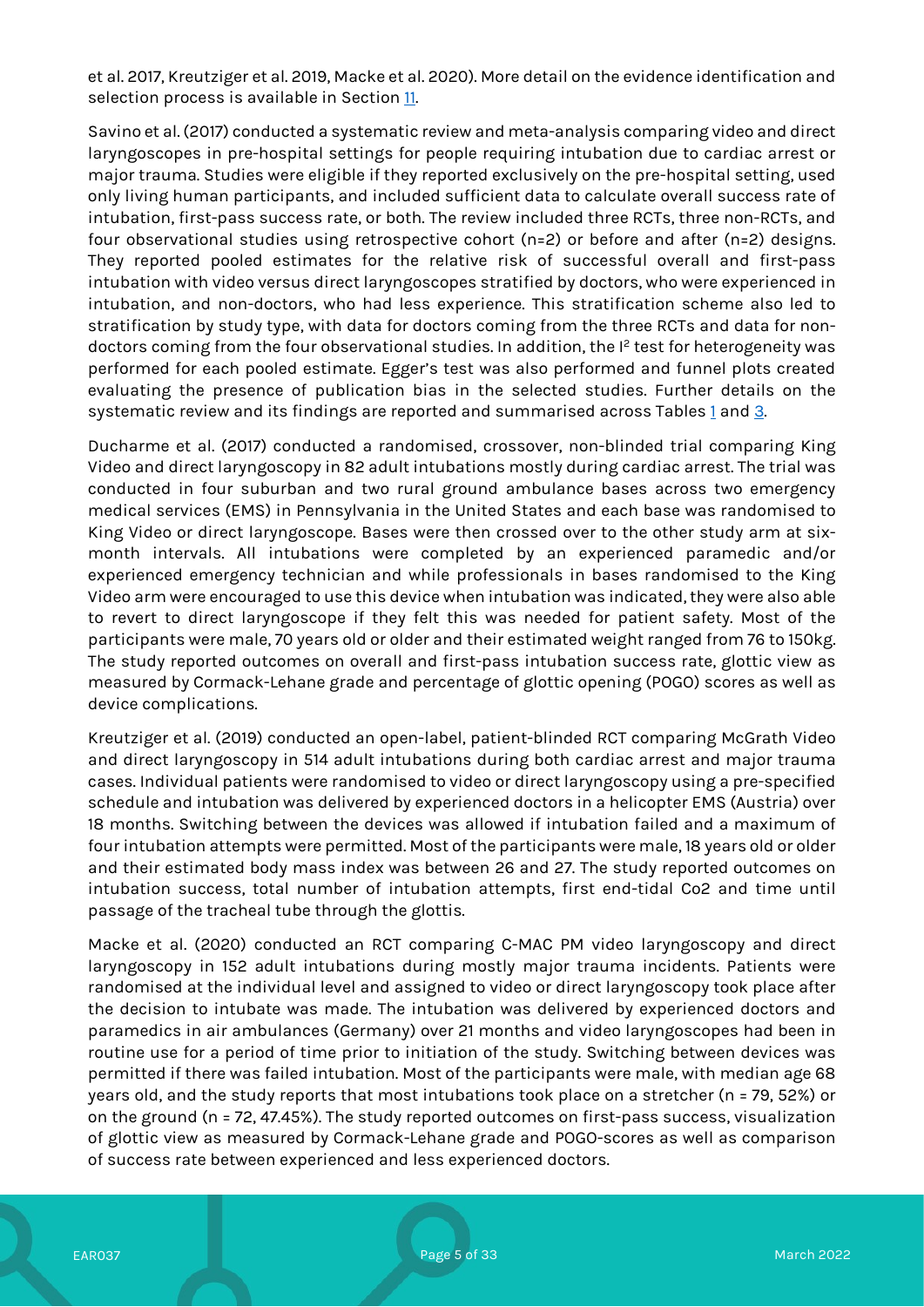Details of the three RCTs and their finding are reported and summarised across Tables  $\geq$  and  $\geq$ .

We performed a meta-analysis for first-pass and overall intubation success rates for video versus direct laryngoscopy to further examine the moderate to considerable outcome heterogeneity reported by Savino et al. (2017). For the purpose of this meta-analysis, we included three RCTs (Arima et al. 2014, Trimmel et al. 2011, Trimmel et al. 2016) from Savino et al. (2017), as well as the three more recent RCTs (Ducharme et al. 2017, Kreutziger et al. 2019, Macke et al. 2020), involving 1395 participants in total. In line with the previous meta-analysis, we found considerable heterogeneity for both outcomes in analyses that included all identified trials. To further examine this, we performed a sub-group analysis for these outcomes among RCT studies, involving mostly cardiac arrest (Arima et al. 2014, Ducharme et al. 2017, Trimmel et al. 2016) and mostly major trauma populations (Macke et al. 2020)(n= 669). Two studies (Kreutziger et al. 2019, Trimmel et al. 2011) excluded from the sub-group analysis, as they had a more equal distribution of participants from both populations. Details of the meta-analysis and sub-group analysis methods are reported and summarised in Section [11.](#page-29-0)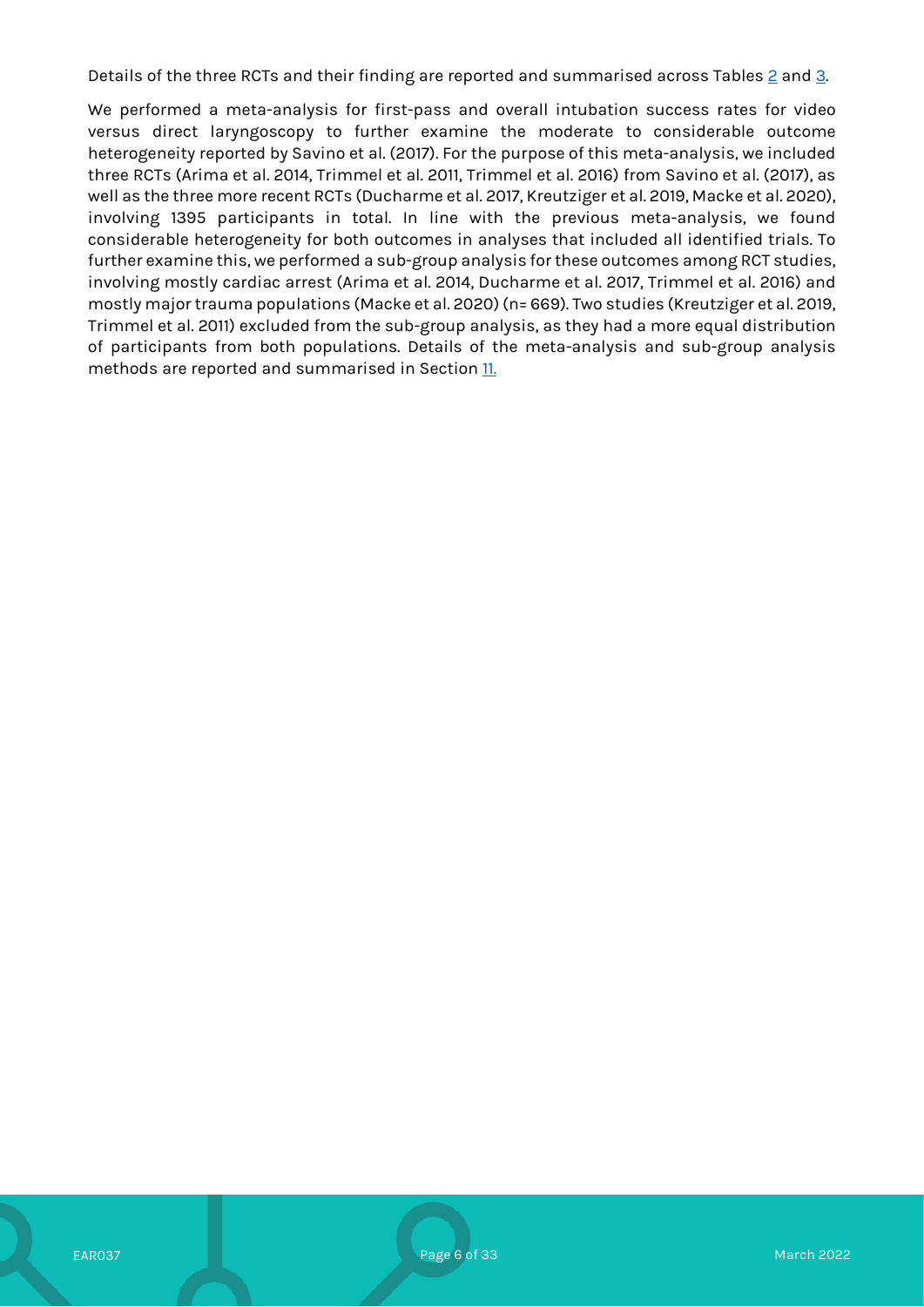# **Table 1. Systematic review and meta-analysis: Savino et al. (2017)**

<span id="page-6-0"></span>

| <b>Included studies</b>             | <b>Inclusion criteria</b>                       | <b>Quality and Risk of Bias</b>                                            | <b>Observation/notes</b>                                                               |
|-------------------------------------|-------------------------------------------------|----------------------------------------------------------------------------|----------------------------------------------------------------------------------------|
| <b>Number of studies: 8 studies</b> | Review period: No time period limit             | Tool: Cochrane Collaboration's tool<br>structured into eleven fixed set of | The review included studies comparing<br>several different video versus direct devices |
| <b>Total number of patients:</b>    | Review purpose: To compare overall and          | domains of bias, focusing on                                               | for intubation. Video laryngoscopy devices                                             |
| 3552                                | first-pass success for video versus direct      | different aspects of trial design,                                         | included Airway Scope (n=1), C-MAC (n=2), King                                         |
|                                     | laryngoscopy in patients requiring              | conduct and reporting used.                                                | Vision (n=1), Airtraq (n=2), GlideScope Ranger                                         |
| <b>Publication year: 2017</b>       | intubation in the prehospital hospital          | Risk of Bias: Summary of risk of bias                                      | $(n=2)$ .                                                                              |
| Setting: ground ambulance           | setting.                                        | ratings provided.                                                          | The overall intubation success data of Selde                                           |
| $(n=3)$ , air ambulance $(n=4)$ and | Included study designs: RCTs, non-RCTs          |                                                                            | et al. (2014) was not included in the meta-                                            |
| both $(n=1)$                        | and observational studies                       | Adjustment for publication bias:                                           | analysis as they used a different definition for                                       |
|                                     |                                                 | Egger's test was used, finding no                                          | overall intubation success.                                                            |
| Intubation operator: doctors        | Included age groups: Two studies (25%)          | publication bias for the overall and                                       |                                                                                        |
| (n=3) and non-doctors (i.e.,        | included participants of all ages, five         | first-pass success. The funnel plot                                        | The review did not report an overall pooled                                            |
| nurses and/or paramedics)           | studies (62.5%) included participants $\geq$ 18 | supported the findings of the later,                                       | result for video compared to direct                                                    |
| $(n=5)$                             | years old and one study (12.5%) included        | but for the former it found some                                           | laryngoscopy, due to high heterogeneity.                                               |
|                                     | participants ≥6 years old.                      | potential publication bias.                                                | Results were stratified according to                                                   |
| Population: cardiac arrest and      |                                                 |                                                                            | intubation by doctors and non-doctors and                                              |
| major trauma                        | Included outcome measures: Pooled effect        |                                                                            | this also led to stratification by study type                                          |
|                                     | sizes (random-effects model) for overall        |                                                                            | with only RCTs available for doctors and only                                          |
|                                     | intubation, first-pass intubation, or both.     |                                                                            | observational studies available for non-                                               |
|                                     |                                                 |                                                                            | doctors.                                                                               |
| RCT: Randomised controlled trials.  |                                                 |                                                                            |                                                                                        |

EAR037 Page 7 of 33 March 2022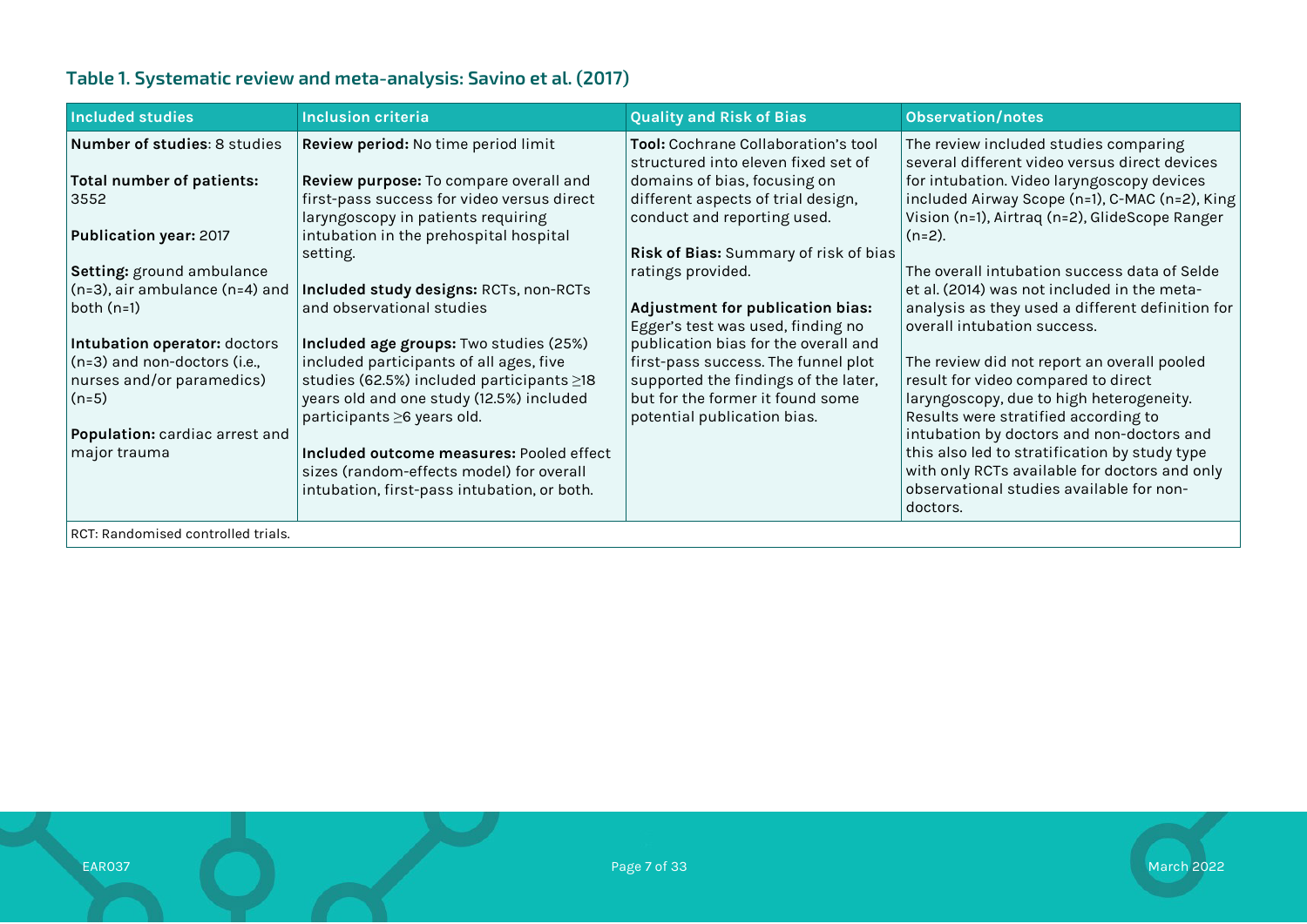# **Table 2. Randomised controlled trials: design and characteristics**

<span id="page-7-0"></span>

| <b>Reference</b>            | <b>Study Design</b>                                                                                                                                                                                                                                                             | <b>Intervention and Comparator</b>                                                                                                                                                                                                                                                                                                                                                                              | <b>Relevant outcomes</b>                                                                                                                                                                                                                                                     | Additional notes / Comments on applicability                                                                                                                                                                                                                                                                                                                                                                                                                                                                                                                                                                                                                                                |
|-----------------------------|---------------------------------------------------------------------------------------------------------------------------------------------------------------------------------------------------------------------------------------------------------------------------------|-----------------------------------------------------------------------------------------------------------------------------------------------------------------------------------------------------------------------------------------------------------------------------------------------------------------------------------------------------------------------------------------------------------------|------------------------------------------------------------------------------------------------------------------------------------------------------------------------------------------------------------------------------------------------------------------------------|---------------------------------------------------------------------------------------------------------------------------------------------------------------------------------------------------------------------------------------------------------------------------------------------------------------------------------------------------------------------------------------------------------------------------------------------------------------------------------------------------------------------------------------------------------------------------------------------------------------------------------------------------------------------------------------------|
| Ducharme et<br>al. (2017)   | Cross over, non-blinded<br><b>RCT</b><br>Multicentre (n= 6, USA)<br><b>Enrolment period: Dates</b><br>not reported (34 months)<br>Follow-up: Immediate<br><b>Total number of</b><br>intubations: 82<br>Population: mostly cardiac<br>arrest                                     | Intervention: The King Video<br>Laryngoscope has a reusable<br>video display with disposable<br>blades that are available in three<br>different sizes.<br><b>Comparator:</b> Direct laryngoscopy<br>using the Macintosh or Miller<br>blade according to professional<br>preference.                                                                                                                             | • Overall intubation success<br>• First attempt intubation<br>success rate based on<br>device, clinician experience<br>and clinical scenario<br>• Visualization of glottic view<br>as measured by (1)<br>Cormack-Lehane grade and<br>(2) POGO-score<br>• Device Compilations | Participant were excluded if they were believed to<br>be under 18 years of age.<br>The operators were instructed to use the intended<br>device (i.e., video or direct) for the first intubation<br>attempt. Any following intubation attempts could<br>be performed via any device the operator chose.<br>The authors report that three complications<br>occurred in the King Video arm due to a design<br>issue with the channelled blade. These blades were<br>replaced with conventional blades after three<br>months of recruitment and no further<br>complications due to this issue occurred.<br>Sensitivity analyses censoring this period of<br>recruitment did not alter findings. |
| Kreutziger et<br>al. (2019) | Prospective, open-label,<br>patient-blinded RCT<br>Multicentre (n=10, Austria)<br><b>Enrolment period: April</b><br>2017 and July 2018<br>Follow-up: Immediate<br><b>Total number of</b><br>intubations: 514<br>Population: mixed (i.e.,<br>cardiac arrest and major<br>trauma) | Intervention: The McGrath Video<br>Laryngoscope is a pocket size<br>device with integrated monitor<br>and Macintosh-style single use<br>blade with adjustable length.<br>There is no anti-fog system and it<br>requires standard AA batteries.<br><b>Comparator:</b> Direct laryngoscopy<br>using the Macintosh-style blade<br>All intubations were delivered by<br>experienced doctors in a<br>helicopter EMS. | • Intubation success for each<br>method<br>• Total number of<br>endotracheal intubation<br>attempts<br>• First end-tidal Co2<br>• Time until passage of the<br>tracheal tube through the<br>glottis                                                                          | Participants were excluded if they were under 18<br>years of age or if survival was unlikely.<br>The operators were either certified<br>anaesthesiologists or EMS doctors with four or<br>more years of postgraduate training and inpatient<br>anaesthesia experience.                                                                                                                                                                                                                                                                                                                                                                                                                      |
| Macke et al.<br>(2020)      | Prospective, consecutive<br><b>RCT</b>                                                                                                                                                                                                                                          | Intervention: The C-MAC PM has a<br>pocket size monitor and multi-<br>reusable blades (Macintosh II-IV,                                                                                                                                                                                                                                                                                                         | • First-pass success<br>• Visualization of glottic view<br>as measured by (1)                                                                                                                                                                                                | Participants were excluded if they were under 18<br>years of age                                                                                                                                                                                                                                                                                                                                                                                                                                                                                                                                                                                                                            |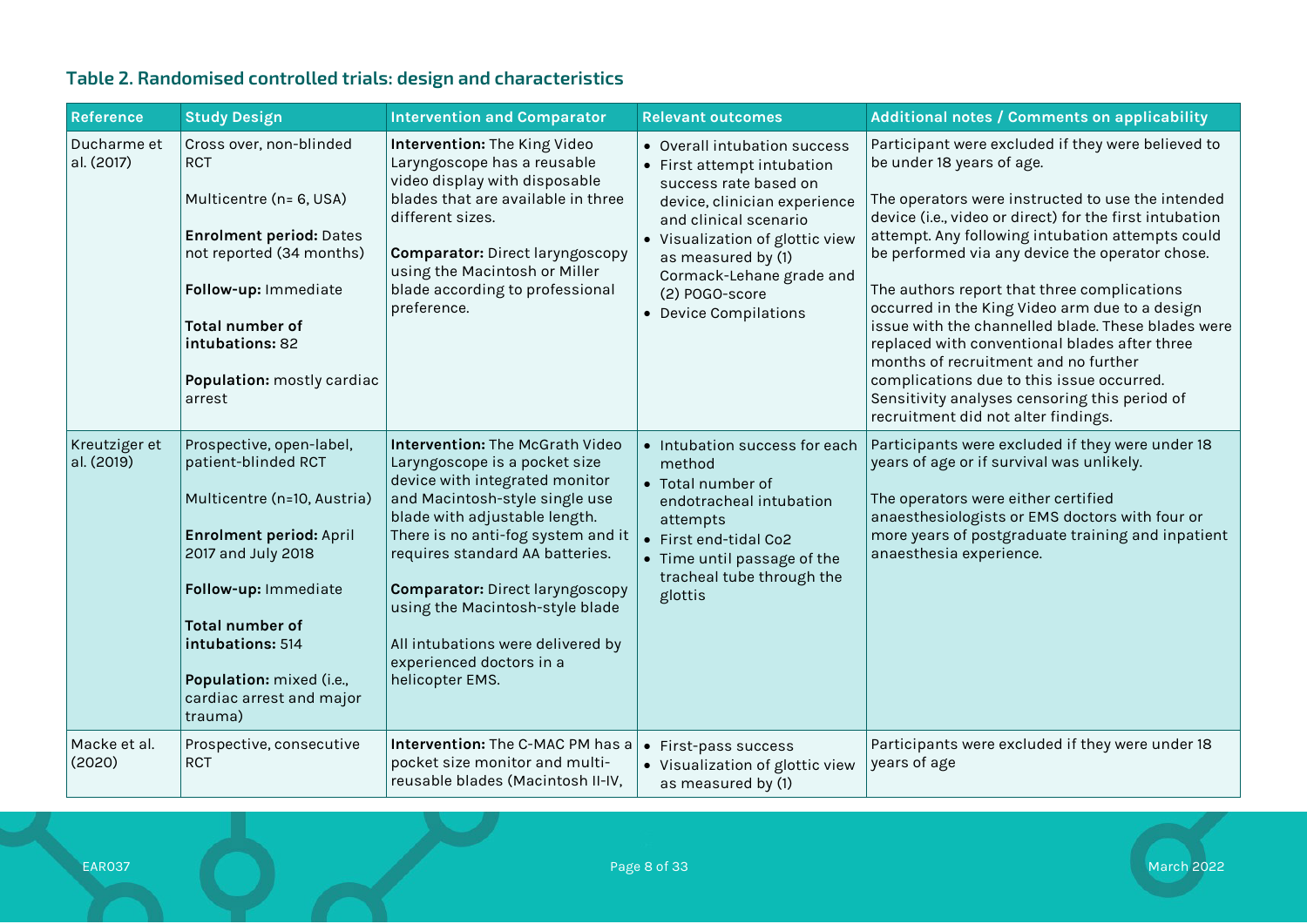| <b>Reference</b> | <b>Study Design</b>                                                                                                                                   | <b>Intervention and Comparator</b>                                                                                                                                                                                                                                                                                                                                                                                                                                                       | <b>Relevant outcomes</b>                                                                                                      | <b>Additional notes / Comments on applicability</b>                                                                                         |
|------------------|-------------------------------------------------------------------------------------------------------------------------------------------------------|------------------------------------------------------------------------------------------------------------------------------------------------------------------------------------------------------------------------------------------------------------------------------------------------------------------------------------------------------------------------------------------------------------------------------------------------------------------------------------------|-------------------------------------------------------------------------------------------------------------------------------|---------------------------------------------------------------------------------------------------------------------------------------------|
|                  | Enrolment period: April<br>2017 and January 2019<br>Follow-up: Immediate<br>Total number of<br>intubations: 152<br>Population: mostly major<br>trauma | D-Blade). It has two batteries with<br>charging unit.<br><b>Comparator:</b> Treatment as usual<br>(i.e., traditional direct<br>laryngoscopy using the<br>Macintosh blade).<br>All intubations were delivered in<br>air ambulances by doctors with a<br>background in trauma surgery<br>and additional qualification in<br>prehospital care. Paramedics<br>supported intubation and the<br>study protocol by completing<br>documentation, drug<br>administration and time<br>measurement. | Cormack-Lehane grade and<br>(2) POGO-score<br>• Comparison of success rate<br>of experienced and less<br>experienced doctors. | Doctors who carried out <100 intubations were<br>classified as less experienced, while those with<br>>100 intubations, as more experienced. |
|                  |                                                                                                                                                       | EMS: emergency medical services, POGO: percentage of glottic opening, RCT: randomised controlled trial.                                                                                                                                                                                                                                                                                                                                                                                  |                                                                                                                               |                                                                                                                                             |

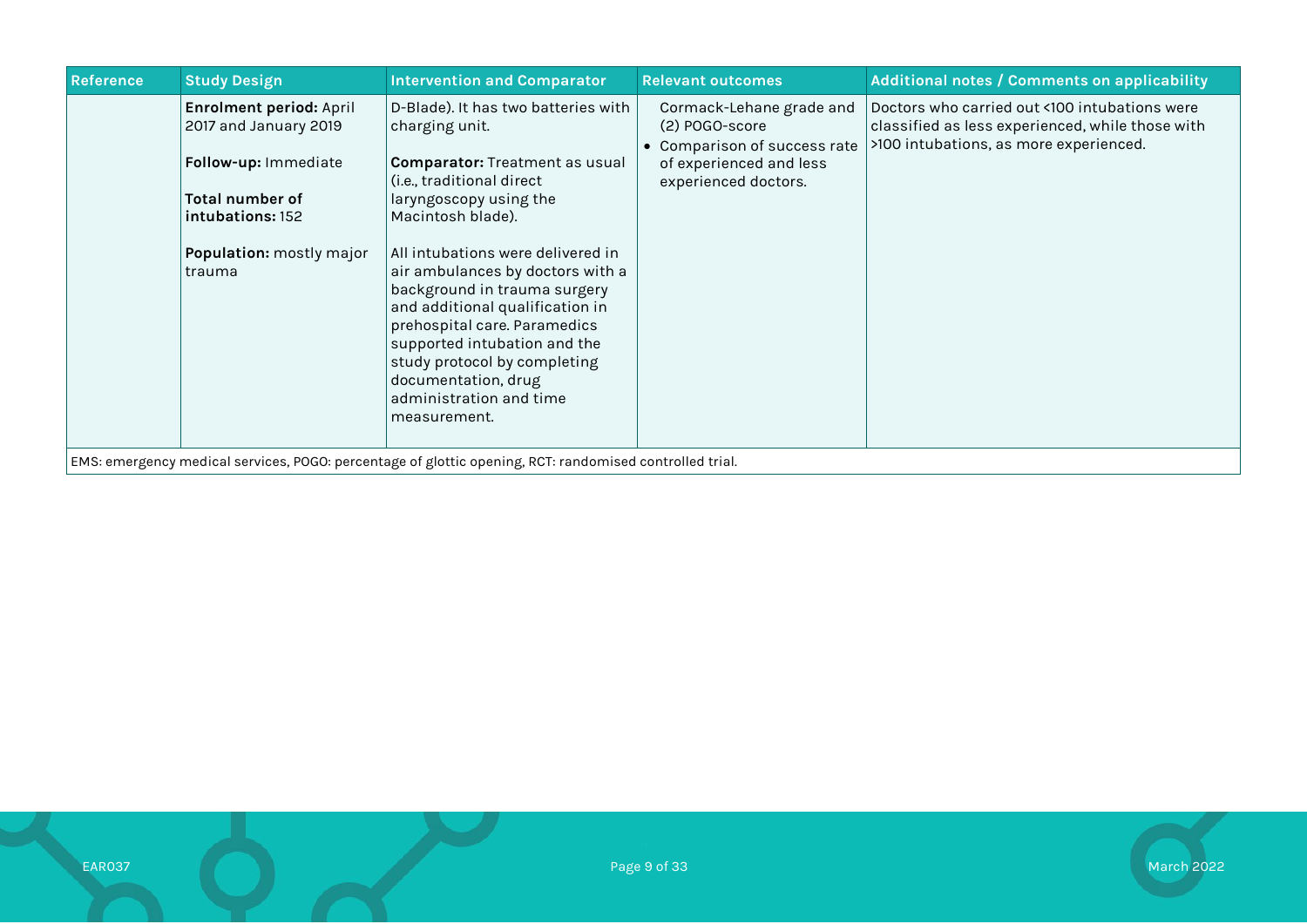# **First-pass intubation success**

In the systematic review and meta-analysis, all eight studies were included in the analysis for first-pass intubation success (Savino et al. 2017). As outlined above, first-pass intubation success was reported according to intubation by doctors or non-doctors and this also stratified the outcomes by study type. Based on three RCTs, the review reported that doctors had a lower rate of first-pass success with video laryngoscopy compared to direct laryngoscopes (RR = 0.32, 95%CI = 0.23 to 0.44). Based on five observational studies, the review reports that use of video laryngoscopy was associated with a higher rate of first-pass intubation success compared to direct laryngoscopy (RR = 1.83, 95%CI 1.18 to 2.84). There was minimal heterogeneity among doctor studies ( $I^2$  = 28.9%) and substantial heterogeneity among non-doctor studies ( $I^2$  = 84.9%).

Of the RCTs, Ducharme et al. (2017) found that first-pass intubation success was comparable for direct compared to video laryngoscopy (RR = 0.94, 95%CI 0.68 to 1.29). Similarly, Kreutziger et al. (2019) reported that first-pass intubation success was higher for direct compared to video laryngoscopy (RR = 0.92, 95%CI 0.84 to 1.02) but this difference did not reach significance. However, Macke et al. (2020) found that fist-pass intubation success was higher for video compared to direct laryngoscopy (RR = 1.20, 95%CI 1.06 to 1.36).

### **Overall intubation success**

In the systematic review and meta-analysis, seven out of the eight studies were included in analyses on overall intubation success (Savino et al. 2017). As outlined above, overall intubation success was reported according to intubation by doctors or non-doctors and this also stratified the outcomes by study type. Based on three RCTs, the review reports that doctors had lower rate of success with video compared to direct laryngoscopy (RR = 0.05, 95%CI 0.01 to 0.18). Based on four observational studies, the review reports use of video laryngoscopy was associated with higher rates of overall success compared to direct laryngoscope (RR = 2.28; 95%CI 1.00 to 5.20). There was moderate heterogeneity among doctor studies ( $I^2$  =46.1%) and considerable heterogeneity among non-doctor studies ( $I^2$ =76.6%).

Of the RCTs, Ducharme et al. (2017) reported that direct laryngoscopy was associated with comparable rates of overall success compared to video laryngoscopy (RR = 0.90, 95%CI 0.70 to 1.14). Similarly, Kreutziger et al. (2019) reported that overall success did not differ between video and direct laryngoscopy (RR = 1.00, 95%CI 0.97 to 1.02). Macke et al. (2020) also reported that overall success did not differ between video and direct laryngoscopy groups (RR = 1.00, 95%CI 0.97 to 1.03).

### **Overall intubation attempts**

Ducharme et al. (2017) found that the median number of intubation attempts did not differ across groups (median attempts, 1 vs. 1,  $p = 0.98$ ) and Kreutziger et al. (2019) replicated this finding (median attempts, 1 vs. 1, mean attempts, 1.1 vs. 1.2 p = 0.76). Macke et al. (2020) did not report overall intubation attempts.

### **Intubation success of subsequent attempts**

Kreutziger et al. (2019) and Macke et al. (2020) also reported the intubation success rate of subsequent attempts with video and direct laryngoscopes. Specifically, Kreutziger et al. (2019) found that success of  $2^{nd}$ ,  $3^{rd}$  and  $4^{th}$  intubation attempts had no significant difference between video and direct laryngoscopes arms with absolute difference of 1.47% (99 CI -3.68 to 6.63), 0.41% (99%CI -2.89 to 3.70) and 0.40% (99%CI -2.58 to 3.39) respectively. Macke et al. (2020) found that the success of 2<sup>nd</sup> intubation attempts was not higher for video compared to direct laryngoscopes (p = 1.0), although this is highly likely to be influenced by the higher first-pass intubation success seen in this study.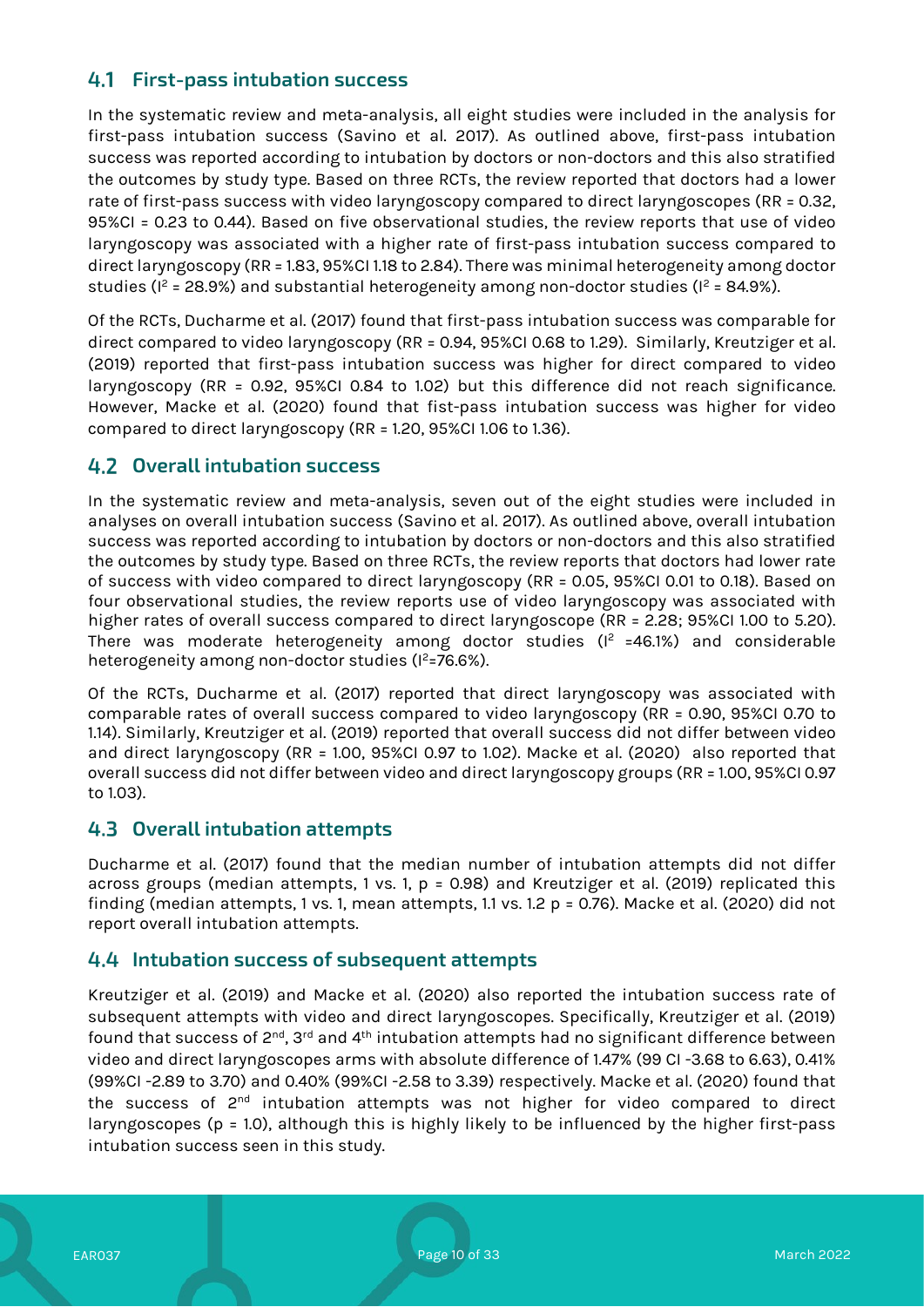# **Intubation time**

Kreutziger et al. (2019) report both time until passage of the tracheal tube through the glottis and time to first end-tidal  $CO<sub>2</sub>$  as measures of the time needed for intubation. They report that significant differences between the video and direct laryngoscope groups were not found for passage through the glottis (median time, 12 seconds vs 14 seconds, p = 0.05) or for first endtidal CO<sub>2</sub> (median time, 25 seconds vs 30 seconds,  $p = 0.10$ ). Macke et al. (2020) reported that the median time for the first intubation attempt of video and direct laryngoscopy was 15.5 seconds and 18.5 seconds, respectively and this difference was significant ( $p = 0.01$ ). From the reporting in the study, it is unclear how this outcome was operationalised and it is unclear whether this related only to successful attempts or all attempts.

### **Glottic view**

Ducharme et al. (2017) found that video and direct laryngoscopy were similar in terms of Cormack-Lehane grade (p = 0.19) and POGO-scores (p = 0.31). However, Kreutziger et al. (2019) reported that video laryngoscopy led to a significantly better glottic view in terms of Cormack-Lehane grade (p < 0.0001). Macke et al. (2020) also found better Cormack-Lehane grade (p < 0.001) and POGO-scores (p < 0.001) for video laryngoscopy.

# **Perceived difficulty of intubation**

Kreutziger et al. (2019) reported on doctors' subjective assessment of the difficulty of intubation from a 4-point scale. They report that differences in perceived difficulty of intubation were not significantly different between the video and direct laryngoscopy arms (median difficulty, 2 vs. 1, p=0.6; mean difficulty, 1.9 vs. 1.9).

### **Technical problems**

Kreutziger et al. (2019) reported on technical problems for video and direct laryngoscope including impaired sight due to fogged camera lens, monitor reflexes, and ambient light. Video laryngoscope had significantly higher problems compared to direct laryngoscopes (26.5% vs 4.2%, p < 0.0001).

### **Adverse Events**

Ducharme et al. (2017) reported complications in four of 82 intubation attempts. One complication occurred because the batteries were not working not and the device could not be turned on. Three of the complications occurred due to design issues because of the device's channelled blades. This was reported by the operators during the first three months of the trial. After the request of paramedics, all channelled blades were replaced with a traditional (nonchannelled) blade and no additional complications related to this issue with recorded. Kreutziger et al. (2019) reported that intubation injuries were comparable between the groups with six (2.1%) in the direct group and eight (2.7%). There was one injury to teeth in each group and all other injuries were superficial dermal or mucosal abrasions.

### **Clinical outcomes and mortality**

No studies reporting on clinical outcomes or mortality after transfer to hospital were identified.

# **Health service utilisation**

No studies reporting on health service utilisation (e.g., procedures after transfer to hospital, admission to critical care, length of stay) were identified.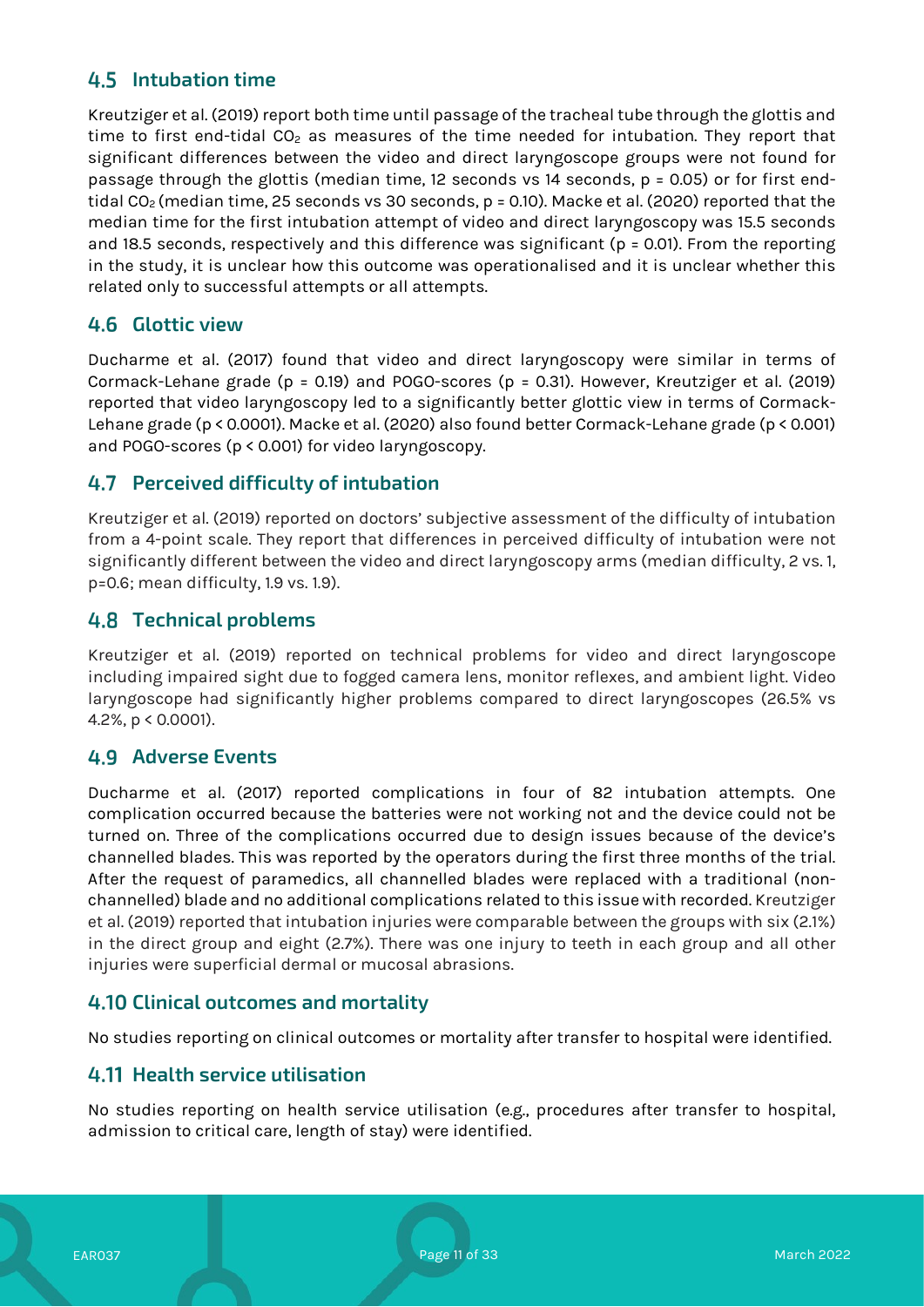# **Outcomes according to age**

None of the identified studies compared outcomes according to age. The included RCTs excluded patients believed to be below the age of 18. Studies included in the systematic review and metaanalysis either also excluded those under age of 18 or did not report according to age.

### **Outcomes according to professional background**

None of the identified studies directly compared outcomes according to whether professionals were doctors or paramedics or people from other professional backgrounds. Savino et al. (2017) did stratify outcomes by professional background and found divergent results for doctors and other professionals. However, these findings are confounded by the fact that all studies with doctors were RCTs and all studies for other professionals were observational.

In terms of experience level, Macke et al. (2020) reported that experienced and less experienced doctors were equally distributed in the two arms (video, 48%, direct, 54%, p = 0.6) and no difference between the experienced and less experienced doctors were found on any outcome. More detailed results for this are not reported by the study.

#### **Outcomes according to type of emergency service**

None of the identified studies compared outcomes according to use in ground and air ambulance services.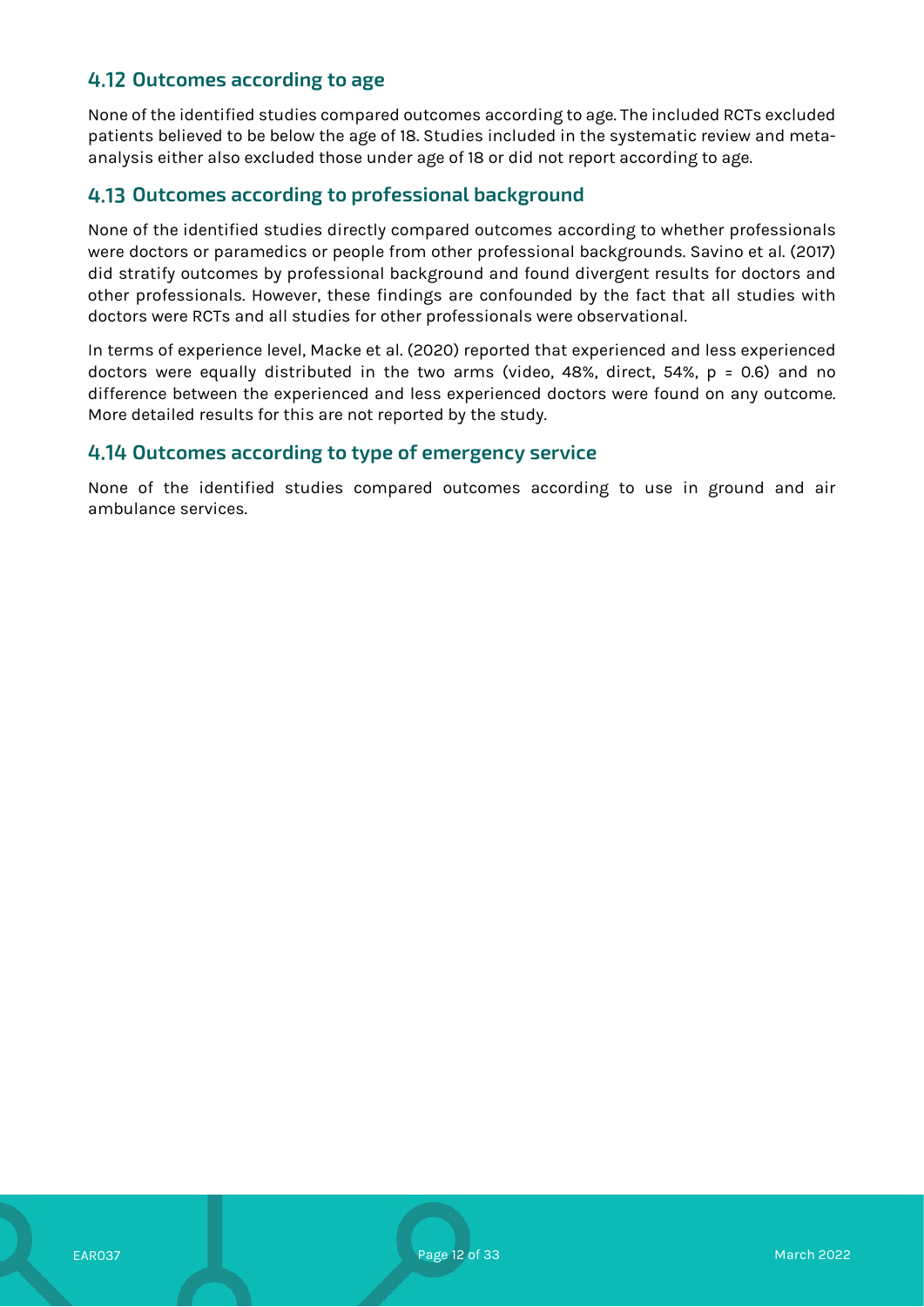<span id="page-12-0"></span>

| <b>Outcome</b>                   | <b>Evidence source</b>      | Number of studies, number<br>of participants | <b>Setting and</b><br><b>Professionals</b> | <b>Absolute effect</b>                            | <b>Relative effect</b>                                       |
|----------------------------------|-----------------------------|----------------------------------------------|--------------------------------------------|---------------------------------------------------|--------------------------------------------------------------|
| <b>Intubation success</b>        |                             |                                              |                                            |                                                   |                                                              |
|                                  | Savino et al. (2017)        | 3 RCTs, 647 participants                     | Air and ground<br>Doctors                  | <b>NR</b>                                         | RR= 0.32<br>(95% CI 0.23 to 0.44)<br>Favours direct          |
|                                  | Savino et al. (2017)        | 5 non-RCTs, 2905<br>participants             | Air and ground<br>Nurses and paramedics    | <b>NR</b>                                         | $RR = 1.83$<br>(95% CI 1.18 to 2.84)<br>Favours video        |
| First pass intubation<br>success | Ducharme et al.<br>(2017)   | 1 RCT, 82 participants                       | Ground<br>Paramedics                       | Video: 25/40 (62.5%)<br>Direct: 28/42 (66.7%)     | $RR = 0.94$<br>(95%CI 0.68 to 1.29)<br>Favours direct        |
|                                  | Kreutziger et al.<br>(2019) | 1 RCT, 514 participants                      | Air<br>Doctors                             | Video: 180/247 (83%)<br>Direct: 211/267 79%       | $RR = 0.92$<br>(95%CI 0.84 to 1.02)<br>Favours direct        |
|                                  | Macke et al. (2020)         | 1 RCT, 152 participants                      | Ground<br><b>Doctors</b>                   | Video: 72/76 (95%)<br>Direct: 60/76 (79%)         | $RR = 1.20$<br>(95%CI 1.06 to 1.36)<br>Favours video         |
| Overall intubation<br>success    | Savino et al. (2017)        | 3 RCTs, 647 participants                     | Air and ground<br><b>Doctors</b>           | <b>NR</b>                                         | $RR = 0.05$<br>(95% CI 0.01 to 0.18)<br>Favours direct       |
|                                  | Savino et al. (2017)        | 4 non-RCTs, 2775<br>participants             | Air and ground<br>Nurses and paramedics    | <b>NR</b>                                         | $RR = 2.28$<br>(95% CI 1.00 to 5.20)<br>Favours video        |
|                                  | Ducharme et al.<br>(2017)   | 1 RCT, 82 participants                       | Ground<br>Paramedics                       | Video: 29/40 (72.5%)<br>Direct: 34/42 (81%)       | $RR = 0.90$<br>(95%CI 0.70 to 1.14)<br><b>Favours direct</b> |
|                                  | Kreutziger et al.<br>(2019) | 1 RCT, 514 participants                      | Air<br>Doctors                             | Video: 251/256 (98.1%)<br>Direct: 254/258 (98.5%) | $RR = 1.00$<br>(95%CI 0.97 to 1.02)<br>Favours neither       |

# **Table 3. Video laryngoscopes compared to direct laryngoscopes: outcomes**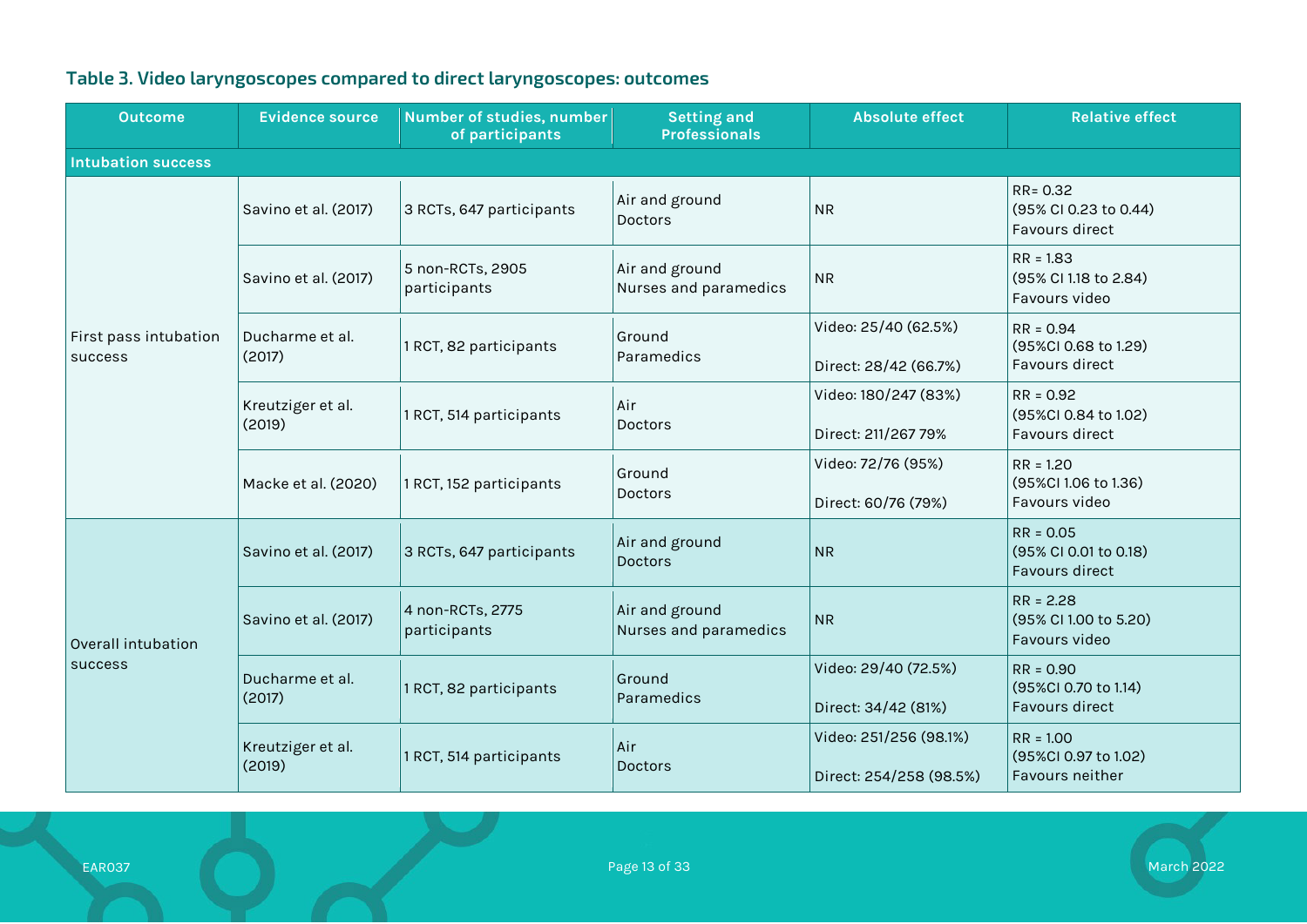| <b>Outcome</b>                             | <b>Evidence source</b>      | Number of studies, number<br>of participants | <b>Setting and</b><br><b>Professionals</b>                       | <b>Absolute effect</b>                      | <b>Relative effect</b>                                 |  |
|--------------------------------------------|-----------------------------|----------------------------------------------|------------------------------------------------------------------|---------------------------------------------|--------------------------------------------------------|--|
|                                            | Macke et al. (2020)         | 1 RCT, 152 participants                      | Ground<br><b>Doctors</b>                                         | Video: 76/76 (100%)<br>Direct: 76/76 (100%) | $RR = 1.00$<br>(95%CI 0.97 to 1.03)<br>Favours neither |  |
| <b>Time to intubation</b>                  |                             |                                              |                                                                  |                                             |                                                        |  |
| Time to passage<br>through glottis         | Kreutziger et al.<br>(2019) | 1 RCT, 514 participants                      | Air<br>Doctors                                                   | Video: 14 seconds<br>Direct: 12 seconds     | $p = 0.05$<br>Favours neither                          |  |
| Time to first end-tidal<br>CO <sub>2</sub> | Kreutziger et al.<br>(2019) | 1 RCT, 514 participants                      | Air  <br>Doctors                                                 | Video: 30 seconds<br>Direct: 25 seconds     | $p = 0.10$<br>Favours neither                          |  |
| Time to intubation for<br>first-attempt    | Macke et al. (2020)         | 1 RCT, 152 participants                      | Video: 15.5 seconds<br>Ground<br>Doctors<br>Direct: 18.5 seconds |                                             | $p = 0.01$<br>Favours video                            |  |
| <b>Glottic view</b>                        |                             |                                              |                                                                  |                                             |                                                        |  |
| Percentage of<br>POGO score, median        | Ducharme et al.<br>(2017)   | 1 RCT, 82 participants                       | Ground<br>Paramedics                                             | Video: 82.5%<br>Direct: 85%                 | $p = 0.31$<br>Favours neither                          |  |
|                                            | Macke et al. (2020)         | 1 RCT, 152 participants                      | Ground<br>Doctors                                                | Video: 100%<br>Direct: 65%                  | p < 0.001<br>Favours video                             |  |
| Cormack<br>and Lehane score,<br>median     | Ducharme et al.<br>(2017)   | 1 RCT, 82 participants                       | Air<br>Doctors                                                   | Video: 2<br>Direct: 2                       | $p = 0.19$<br>Favours neither                          |  |
|                                            | Kreutziger et al.<br>(2019) | 1 RCT, 514 participants                      | Air<br>Doctors                                                   | Video: 1 (1.5)<br>Direct: $1(2)$            | p < 0.0001<br>Favours video                            |  |
|                                            | Macke et al. (2020)         | 1 RCT, 152 participants                      | Ground<br><b>Doctors</b>                                         | Video: 1<br>Direct: 2                       | p < 0.001<br>Favours video                             |  |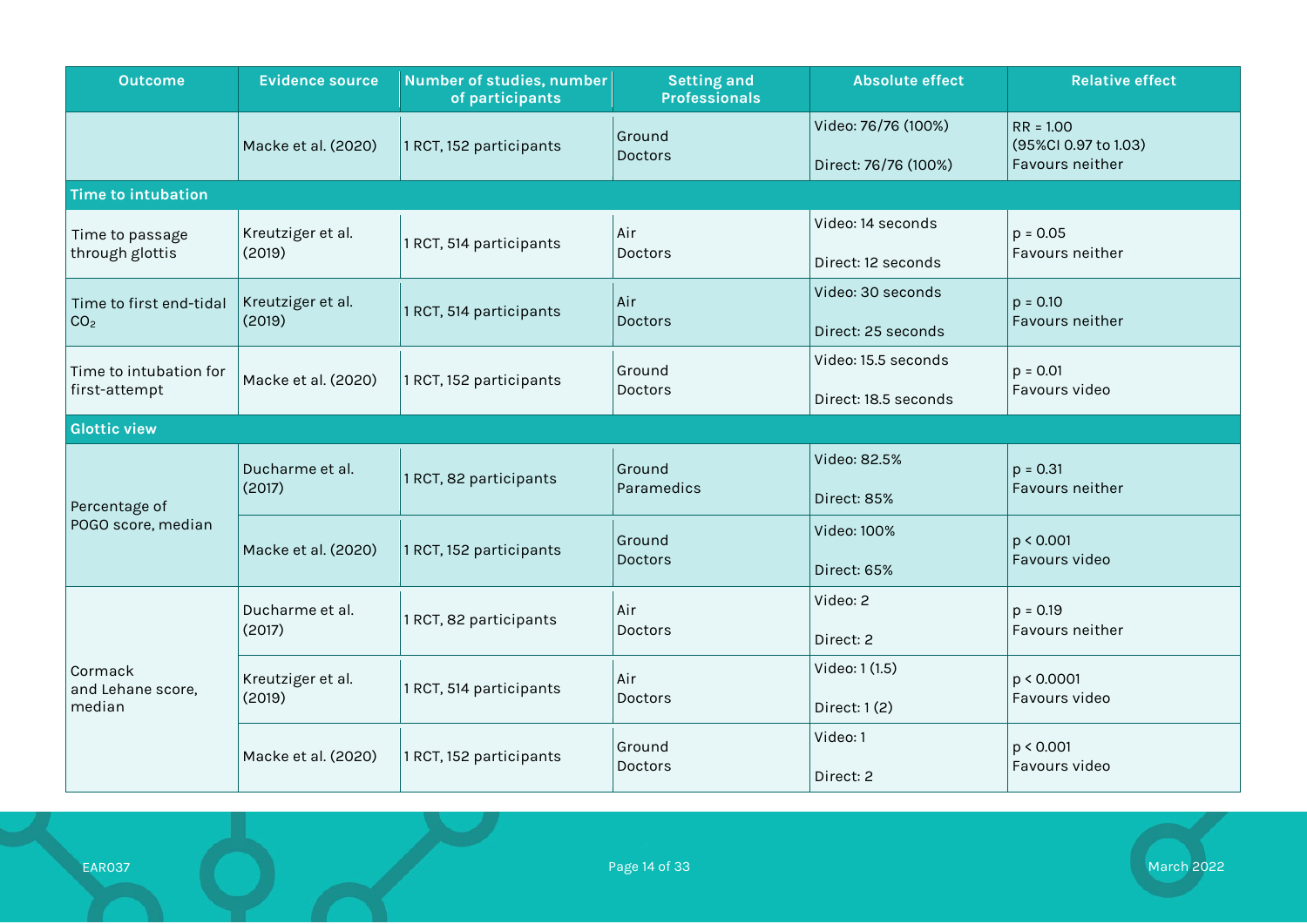| <b>Outcome</b>                                                                          | <b>Evidence source</b>                      | Number of studies, number<br>of participants                                                                                         | <b>Absolute effect</b><br><b>Setting and</b><br><b>Professionals</b> |                                   | <b>Relative effect</b>               |  |  |  |  |
|-----------------------------------------------------------------------------------------|---------------------------------------------|--------------------------------------------------------------------------------------------------------------------------------------|----------------------------------------------------------------------|-----------------------------------|--------------------------------------|--|--|--|--|
|                                                                                         | Perceived difficulty and technical problems |                                                                                                                                      |                                                                      |                                   |                                      |  |  |  |  |
| Perceived difficulty of<br>intubation (4-point<br>scale), median (mean)                 | Kreutziger et al.<br>(2019)                 | 1 RCT, 514 participants                                                                                                              | Air<br><b>Doctors</b>                                                | Video: 1 (1.9)<br>Direct: 2 (1.9) | $p = 0.41$<br><b>Favours neither</b> |  |  |  |  |
| Technical problems<br>(i.e., fogged camera<br>lens, monitor reflexes,<br>ambient light) | Kreutziger et al.<br>(2019)                 | 1 RCT, 514 participants                                                                                                              | Air<br><b>Doctors</b>                                                | Video: 78/294<br>Direct: 12/285   | P < 0.0001<br>Favours direct         |  |  |  |  |
| <b>Device safety</b>                                                                    |                                             |                                                                                                                                      |                                                                      |                                   |                                      |  |  |  |  |
|                                                                                         | Ducharme et al.<br>(2017)                   | 1 RCT, 82 participants                                                                                                               | Ground<br>Paramedics                                                 | Video: 4<br>Direct: NR            | <b>NR</b>                            |  |  |  |  |
| Adverse events                                                                          | Kreutziger et al.<br>(2019)                 | 1 RCT, 514 participants                                                                                                              | Air<br><b>Doctors</b>                                                | Video: 8/294<br>Direct: 6/285     | $p = 0.63$<br>Favours neither        |  |  |  |  |
|                                                                                         |                                             | CI: confidence interval, POGO: percentage of glottic opening, NR: not reported, RCT: randomised controlled trial, RR: relative risk. |                                                                      |                                   |                                      |  |  |  |  |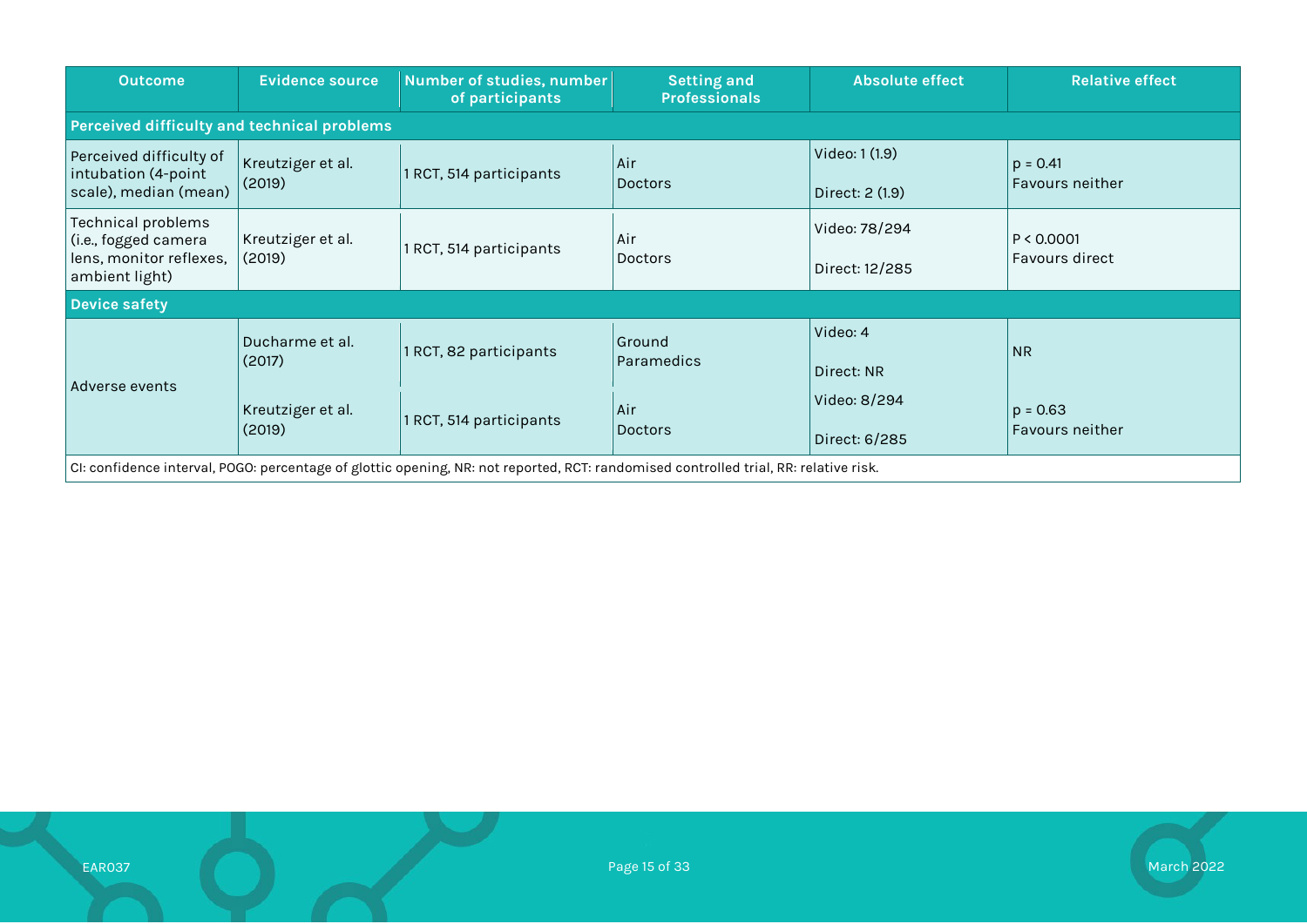# **Meta-analysis**

For the purposes of the meta-analysis, we combined individual study data for overall and firstpass intubation rates across six RCT studies (Arima et al. 2014, Ducharme et al. 2017, Kreutziger et al. 2019, Macke et al. 2020, Trimmel et al. 2016, Trimmel et al. 2011). Details of the meta-analysis methods are reported and summarised in Section [11.](#page-29-0)

#### **4.15.1 First-pass intubation success**

We conducted an analysis for the RCTs that included first pass intubation success rate comparing video versus direct laryngoscopy (Figure 1). Six studies, three RCTs (Arima et al. 2014, Trimmel et al. 2016, Trimmel et al. 2011) from Savino et al. (2017) and three most recent identified RCTs (Ducharme et al. 2017, Kreutziger et al. 2019, Macke et al. 2020), were included with a total of 1395 participants. The use of direct laryngoscopes had higher rates of overall intubation success compared to video laryngoscopes (RR = 0.77, 95%CI 0.58 to 1.01). There was considerable heterogeneity within this analysis ( $I^2$  = 95%).



**Figure 1. Comparison of first-pass intubation success rates for VL versus DL. Weight is the relative contribution of each study to the risk ratio (random effects model with 95%CI). CI: Confidence interval, DL: Direct laryngoscopy, VL: Video laryngoscopy.**

#### **4.15.2 Overall-intubation success**

We also conducted an analysis for the RCTs that included overall intubation success rate (Figure 2). Six studies, three RCTs (Arima et al. 2014, Trimmel et al. 2016, Trimmel et al. 2011) from (Savino et al. 2017) and three most recent identified RCTs (Ducharme et al. 2017, Kreutziger et al. 2019, Macke et al. 2020), were included with a total of 1395 participants. The use of direct laryngoscopes had higher rates of overall intubation success compared to video laryngoscopes (RR = 0.81, 95%CI 0.67 to 0.99). There was considerable heterogeneity within this analysis ( $I^2$  = 99%).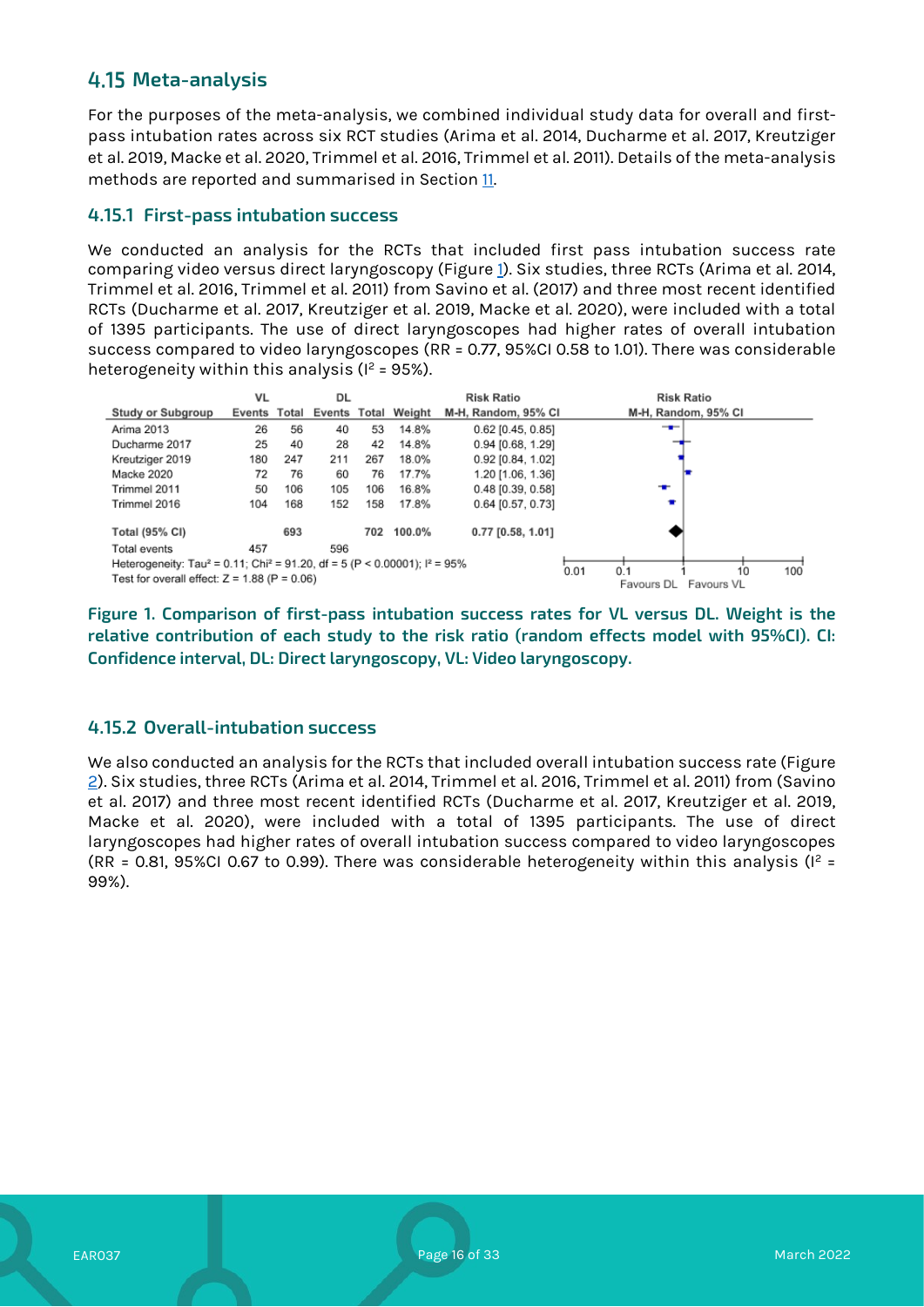

#### **Figure 2. Comparison of overall intubation success rates for VL versus DL. Weight is the relative contribution of each study to the risk ratio (random effects model with 95%CI). CI: Confidence interval, DL: Direct laryngoscopy, VL: Video laryngoscopy.**

The CI for both outcomes of individual RCT studies had poor overlap indicating the presence of statistical heterogeneity due to clinical and methodological diversity among the studies (Higgins et al. 2021). Savino et al. (2017) also highlighted this on their meta-analysis. Considering all the above as well as the comments received from experts regarding the influence of the population during intubation, we performed a sub-group analysis for both outcomes based on the population requiring airway management.

### **4.15.3 Sub-group analysis for first-pass and overall intubation success rates by population**

For the purposes of the sub-group analysis, we combined individual study data for first-pass and overall intubation success rates by population (i.e., cardiac arrest or major trauma) across four studies (Arima et al. 2014, Ducharme et al. 2017, Trimmel et al. 2016, Macke et al. 2020) with a total of 669 participants. Most studies included cardiac arrest population (Arima et al. 2014, Ducharme et al. 2017, Trimmel et al. 2016), while only one RCT included major trauma population(Macke et al. 2020). Two studies (Kreutziger et al. 2019, Trimmel et al. 2011), were excluded since they had included a more equal distribution of populations. Details of the sub-group analysis methods are reported and summarised in Subsection [11.](#page-29-0)

#### **4.15.3.1.First-pass intubation success by population**

We conducted a sub-group analysis for the studies that included first-pass intubation success rates comparing video versus direct laryngoscopy by population (Figure  $3$ ). Studies involving cardiac arrest population suggested that the video laryngoscopy had worse fist-pass intubation success rates compared to direct laryngoscopy (RR = 0.70, 95%CI 0.56 to 0.88), while the only study involving major trauma population suggested that first-pass intubation success rates was higher for video compared to direct laryngoscopy (RR = 1.20, 95%CI 1.06 to 1.36). There was moderate heterogeneity for the cardiac arrest group ( $I^2$  = 59%), while the heterogeneity for the major trauma group was not applicable to be calculated as only one study was included in this sub-group analysis.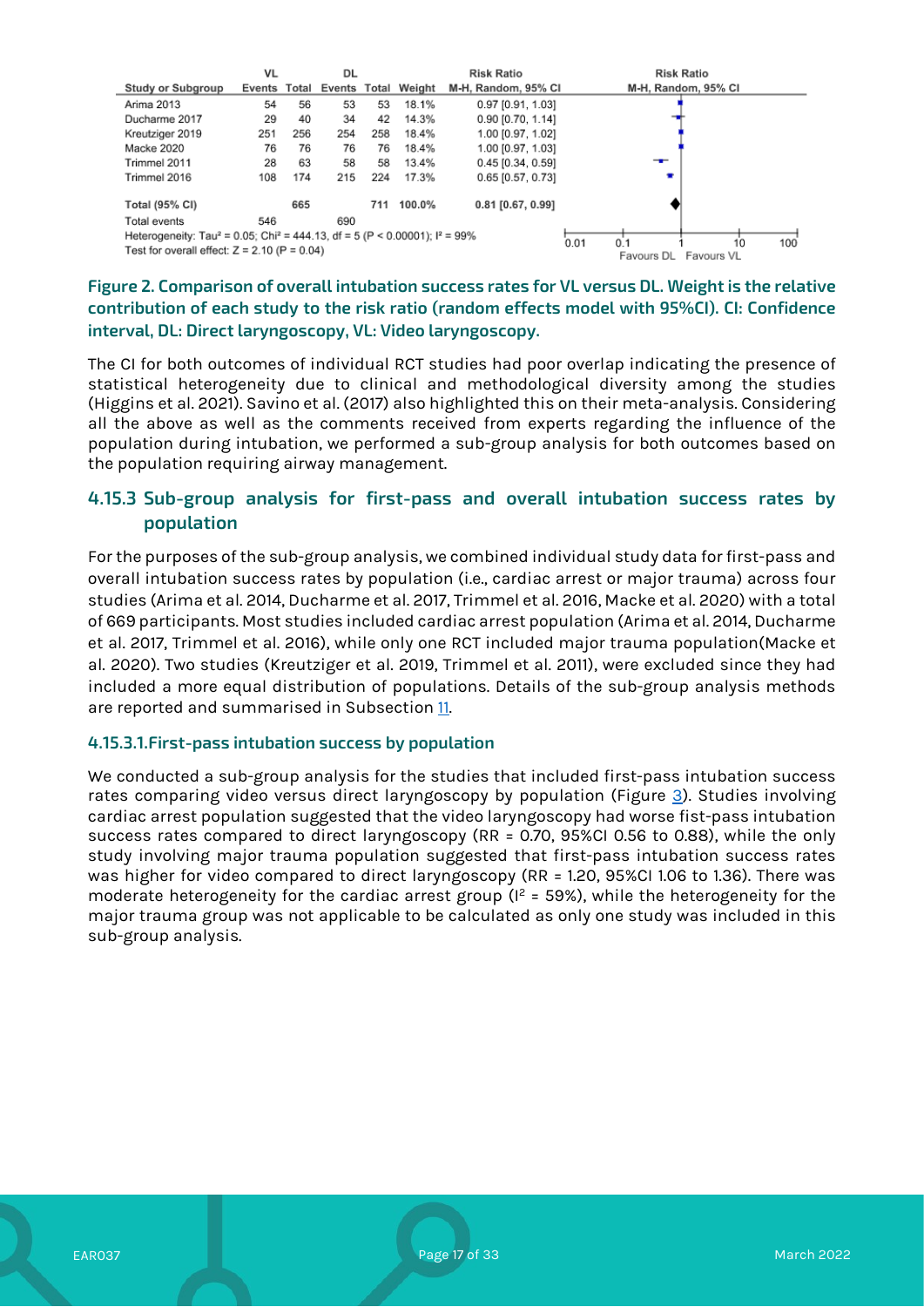

<span id="page-17-0"></span>**Figure 3. Comparison of first-pass intubation success rates by population. Weight is the relative contribution of each study to the risk ratio (random effects model with 95%CI). CI: Confidence interval, DL: Direct laryngoscopy, VL: Video laryngoscopy.**

#### **4.15.4 Overall-intubation success by population**

We conducted a sub-group analysis for the same RCTs studies that included overall intubation success rates comparing video versus direct laryngoscopy by population (Figure [4\)](#page-18-0). The overall intubation success rate was different between video and direct laryngoscopy during cardiac arrest and major trauma. Studies involving cardiac arrest population suggested that the video laryngoscopy had worse overall intubation success rates compared to direct laryngoscopy (RR = 0.82, 95%CI 0.53 to 1.28), while the only study involving major trauma population suggested that overall intubation success rates did not differ between the two devices (RR = 1.00, 95%CI 0.97 to 1.03). There was considerable heterogeneity for the cardiac arrest group ( $I^2 = 97$ %), while the heterogeneity for the major trauma group was not applicable to be calculated as only one study was included in this sub-group analysis.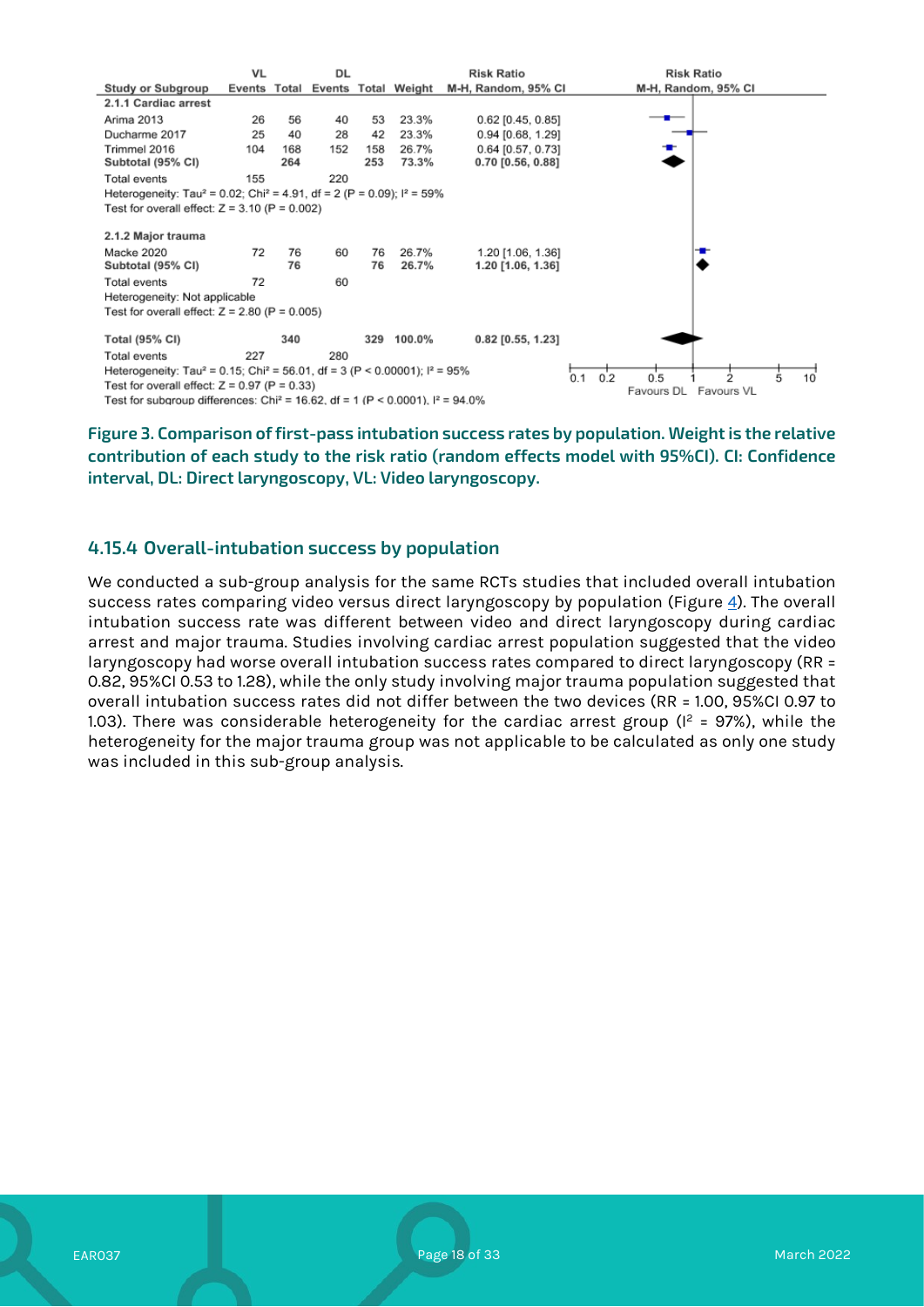

#### <span id="page-18-0"></span>**Figure 4. Comparison of overall intubation success rates by population. Weight is the relative contribution of each study to the risk ratio (random effects model with 95%CI). CI: Confidence interval, DL: Direct laryngoscopy, VL: Video laryngoscopy.**

To sum up, the results of our overall meta-analysis comparing video versus direct laryngoscopy suffered from substantial heterogeneity similarly to the Savino et al. (2017) meta-analysis. The performance of sub-group analysis for first-pass and overall intubation success rates by population was able to partially address the heterogeneity for the cardiac arrest population. Specifically, the heterogeneity of the first-pass intubation success rate for this population was moderate ( $l^2$  = 59%). Thus, there is an indication that this population favours direct compared to video laryngoscopy. We were not able to draw any conclusions regarding the overall intubation success rates for cardiac arrest population, because the heterogeneity was still substantial ( $l^2$  = 97%). Although it was not possible to calculate the heterogeneity for both outcomes for the major trauma population, there is an indication that this population favours video versus direct laryngoscopy during intubations requiring airway management.

# **Ongoing trials**

One ongoing RCT was identified during the search. It aims to evaluate the effectiveness McGrath video and Macintosh (direct) laryngoscopes for adult tracheal intubation in the prehospital setting. This RCT is funded by the Assistance Publique - Hôpitaux de Paris in France. The trial registration reports that final data collection of the primary outcome measure (i.e., first-pass intubation success rate) is anticipated in December 2021. Details of the ongoing RCT and its primary and secondary outcomes are reported and summarised in Table [4.](#page-18-1)

#### <span id="page-18-1"></span>**Table 4. Ongoing Trials: design and characteristics**

| <b>Study information</b>                            | <b>Status</b>                          | <b>Research questions &amp; outcome measures</b>                                                                             |
|-----------------------------------------------------|----------------------------------------|------------------------------------------------------------------------------------------------------------------------------|
| Registration: NCT01635660<br><b>Country: France</b> | In Progress<br>(not yet<br>recruiting) | This RCT aims to compare the McGrath video and direct<br>laryngoscopy for tracheal intubation in the prehospital<br>setting. |
| Target recruitment: 150<br>participants             |                                        | <b>Population:</b> $\geq$ 18 years old requiring intubation / airway<br>management                                           |
| Follow-up: Immediate                                |                                        | Intervention: McGrath video laryngoscope                                                                                     |
|                                                     |                                        | <b>Comparator:</b> Macintosh laryngoscope                                                                                    |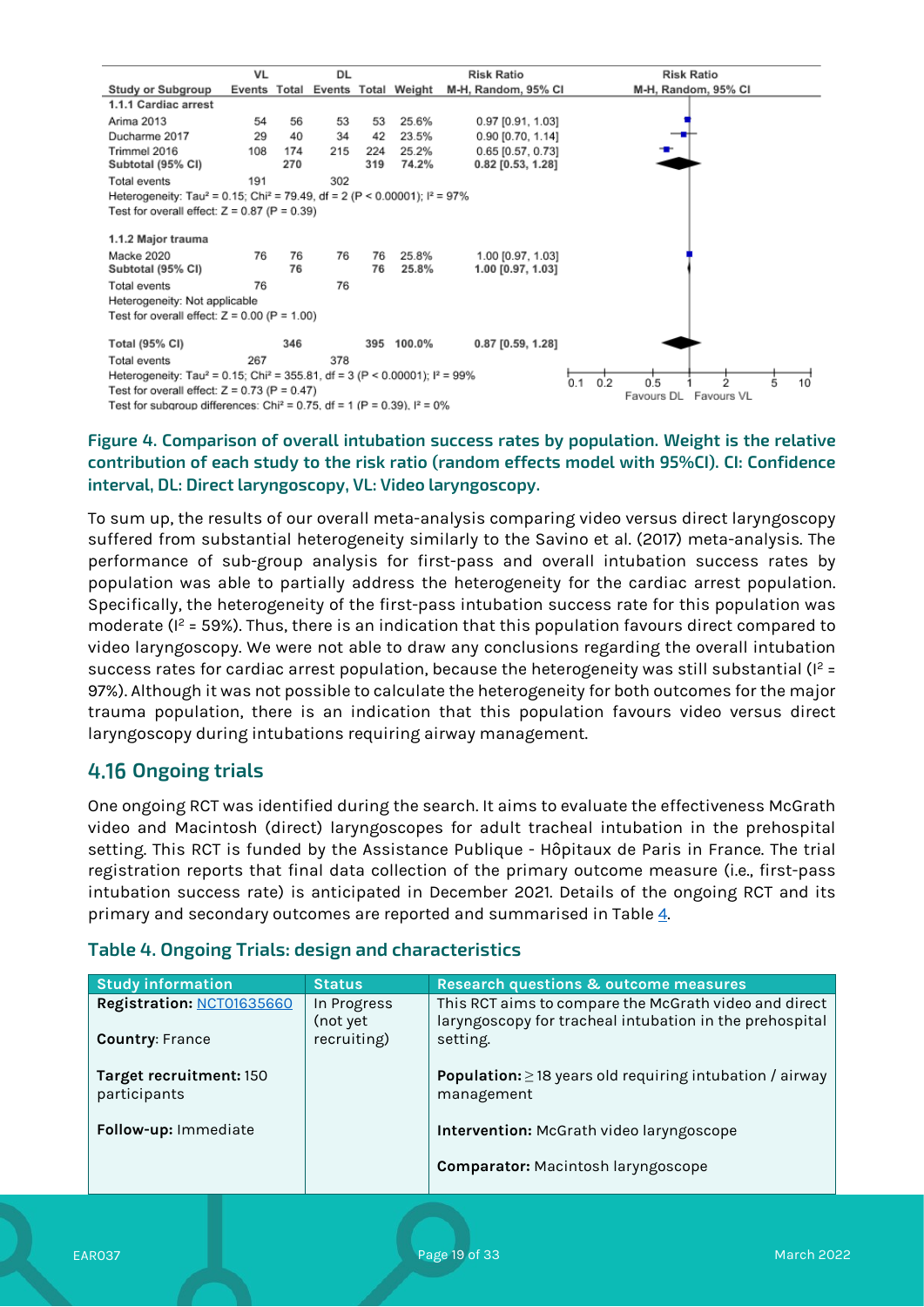| <b>Study information</b> | <b>Status</b> | <b>Research questions &amp; outcome measures</b>                                                                                                                                                                                                                                                                                                                                                          |
|--------------------------|---------------|-----------------------------------------------------------------------------------------------------------------------------------------------------------------------------------------------------------------------------------------------------------------------------------------------------------------------------------------------------------------------------------------------------------|
|                          |               | Operator: Experienced professionals in use of McGrath                                                                                                                                                                                                                                                                                                                                                     |
|                          |               | <b>Relevant outcomes:</b> first-pass intubation success rate,<br>number of intubation attempts, intubation time, device<br>failure reasons of the first-pass intubation success,<br>visualisation of glottic view (Cormack-Lehane grade<br>and POGO-score), proportion of decision of device<br>switch in case of failure, number and type of device<br>complications per and post-intubation, mortality. |

# **5. Economic evaluation**

No studies that compared the cost-effectiveness of video and direct laryngoscopes were identified. The current clinical evidence suggests that use of video laryngoscopes compared to direct laryngoscopes does not lead to significant improvements in first-pass intubation success or overall intubation success. A cost minimisation analysis approach is adopted due to the clinical equivalence between video and direct laryngoscopy. The costing approach takes a limited UK NHS and personal social services (PSS) perspective which focuses on the relative initial technology procurement costs. Costs are reported in 2020 (GBP) base year. No discounting is applied.

#### $5.1$ **Cost of standard care**

Medtech innovation briefing 167 (MIB 167), published by NICE in 2018 offers a detailed review of the comparative costs of direct and video laryngoscopes used within the NHS. The report assesses the use of video laryngoscopes for intubation of individuals with difficult airways in emergency or secondary healthcare settings. Whilst the indication does not exactly match the HTW review, the devices listed are selected as to be generalisable.

MIB 167 identified 363 devices and consumables under the search term 'laryngoscope' offered on the NHS supply chain catalogue. Direct laryngoscopes broadly consist of a handle and a blade, either or both may be once use or reusable. The combination of these characteristics and associated price ranges are reported in Table [5.](#page-19-0) To offer 2020 GBP values, a bank of England consumer price inflation index is multiplied by the 2018 prices.

#### <span id="page-19-0"></span>**Table 5. Direct Laryngoscopy costs**

| Direct Laryngoscope                      | Lowest price | <b>Highest price</b> |
|------------------------------------------|--------------|----------------------|
| Reusable handle with disposable blade    | £10.46       | £92.53               |
| Single-use handle with disposable blades | £4.52        | £82.64               |
| Single-use handle with reusable blade    | £2.71        | £41.32               |
| Reusable handle with reusable blade      | £17.64       | £29.31               |

Expert input has reported that ambulance services in Wales use a single-use handle with a disposable blade. A Polaris fibre optic disposable laryngoscope represents the single-use handle and disposable blade style used within Wales; this item costs £7.45 (MedTree 2022).

### **Cost of intervention**

Video Laryngoscopes differ from direct laryngoscopes as they typically have an integrated display unit and camera. A sample of video laryngoscopes listed in MIB 167 in table 6 below. The reported devices have been chosen due to their prevalence in the clinical trial data. Devices broadly consist of the reusable camera display unit and blades; the blades can be either reusable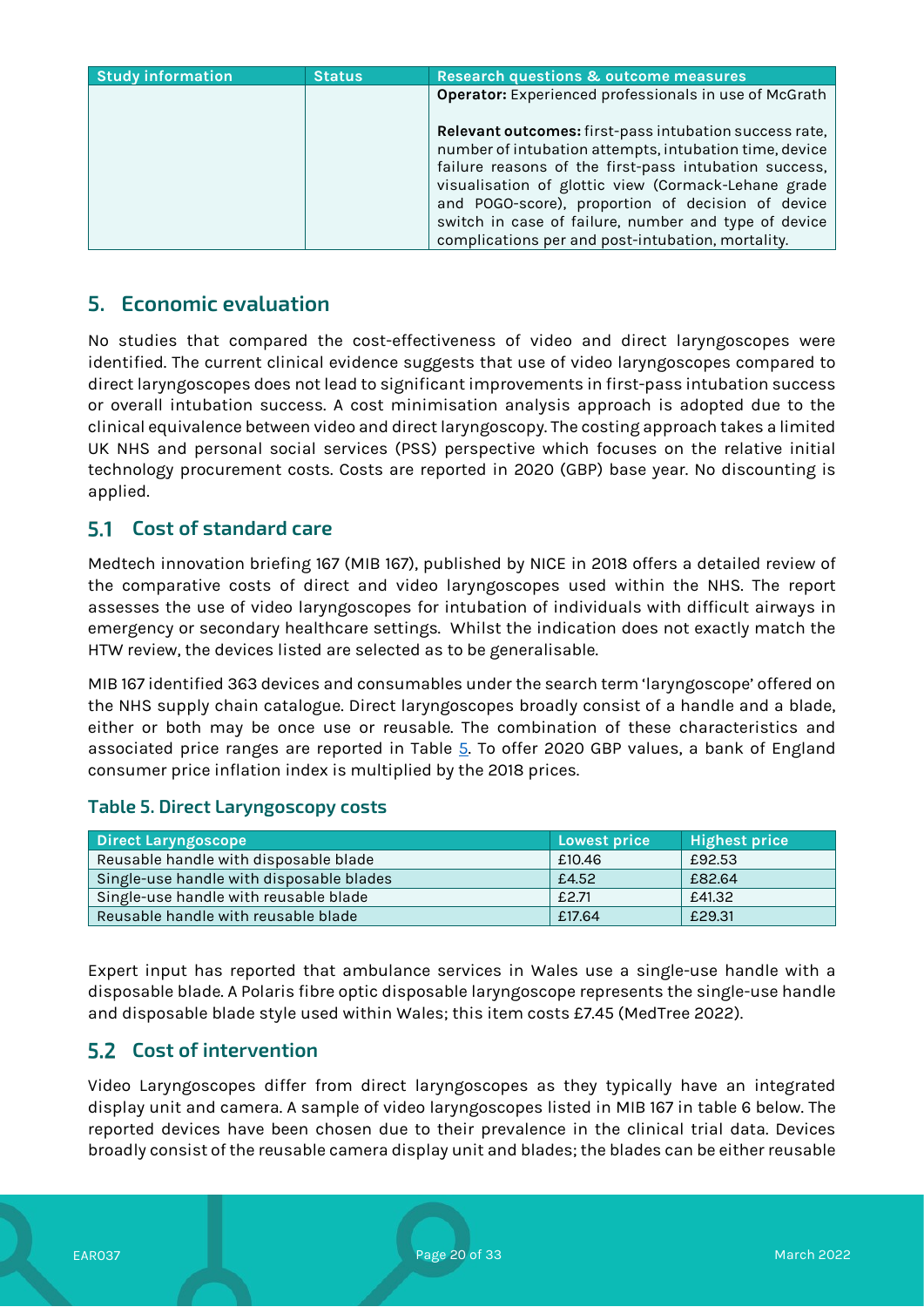or disposable. Table [6](#page-20-0) reports the range of video laryngoscope costs, values have been inflated to 2020 (GBP).

### <span id="page-20-0"></span>**Table 6. Video Laryngoscopy costs**

| <b>Device</b><br>(Company)                                                                    | <b>Item</b><br><b>Description</b>        | List price<br>(2020 GBP) |
|-----------------------------------------------------------------------------------------------|------------------------------------------|--------------------------|
| King Vision aBlade (Ambu Ltd)                                                                 | King Vision display                      | 781                      |
|                                                                                               | aBlade size 1, 2 or 2c, box (10)         | 125                      |
| C-MAC System (KARL STORZ)                                                                     | C-MAC pocket monitor set                 | 3538                     |
|                                                                                               | Disposable blades (10)                   | 214                      |
| McGrath MAC (Medtronic)                                                                       | Video laryngoscope                       | 1666                     |
|                                                                                               | Disposable blades: Mac sizes 1 to 4 (10) | 68                       |
| Glidescope (Verathon Medical UK Ltd)                                                          | GlideScope Go monitor kit                | 2394                     |
|                                                                                               | LoPro S3 or S4, box (10)                 | 281                      |
| Airtraq Avant / Airtraq SP (Prodol Meditec)                                                   | Reusable optics                          | No Charge                |
|                                                                                               | SP single-use laryngoscope box (10)*     | 492                      |
| Note * Airtraq blades sold in box of 6, adjusted figure to offer comparable blade number (10) |                                          |                          |

Table  $6$  shows the range of cost from a representative sample of video laryngoscopes, each display unit reported along with 10 disposable blades. The costs range from £492 for the Airtraq series to £3752 for the C-MAC system. The lowest price video laryngoscope option is roughly five times the most expensive direct laryngoscope. Procurement arrangements reported in Table 6 for the Airtraq device is based on the reusable optics being provided at no charge and the disposable laryngoscope blade component incurring costs. It is unknown whether this payment structure would be extended to all settings regardless of expected use levels. Experts have reported that EMRTS currently use the McGrath Mac EMS video laryngoscope, for cost comparison purposes the McGrath Mac unit is used.

# **5.3 Cost comparison**

The cost comparison between standard care and intervention is requires a usage level to be applied due to the multi-use/single-use items. The cost comparison assumes a base case of ten uses. Table [7](#page-20-1) reports the differing cost comparison scenarios. Video laryngoscopy is associated with an increase of £1,659.50 for ten uses. The marginal cost of each use is very slightly less for the video laryngoscope, 100 uses results in an increase of £1,601.

#### <span id="page-20-1"></span>**Table 7. Laryngoscopy cost comparison**

| <b>Device</b><br>(Company)              | ltem.<br><b>Description</b>      | List price<br>$(2020$ GBP) |
|-----------------------------------------|----------------------------------|----------------------------|
| McGrath MAC                             | Multi-use handle unit            | 1.666                      |
|                                         | Disposable blades (10)           | 68                         |
| Polaris fibre optic direct laryngoscope | Disposable handle and blade (10) | 74.50                      |
|                                         | <b>Cost difference</b>           | 1,659.50                   |

# **Budget impact**

The budget impact analysis offers three temporal components, immediate procurement, a one year and a five-year horizon. Due to triaged approach to emergency response within Wales there are two distinct user groups for out of hospital laryngoscopy, WAST and EMRTS. To estimate the budget impact of procuring and using video laryngoscopes across Wales the number and usage levels need to be calculated. WAST has over 300 ambulances with 925 paramedics or clinical team leaders, expert input stated that each paramedic would likely undertake two to three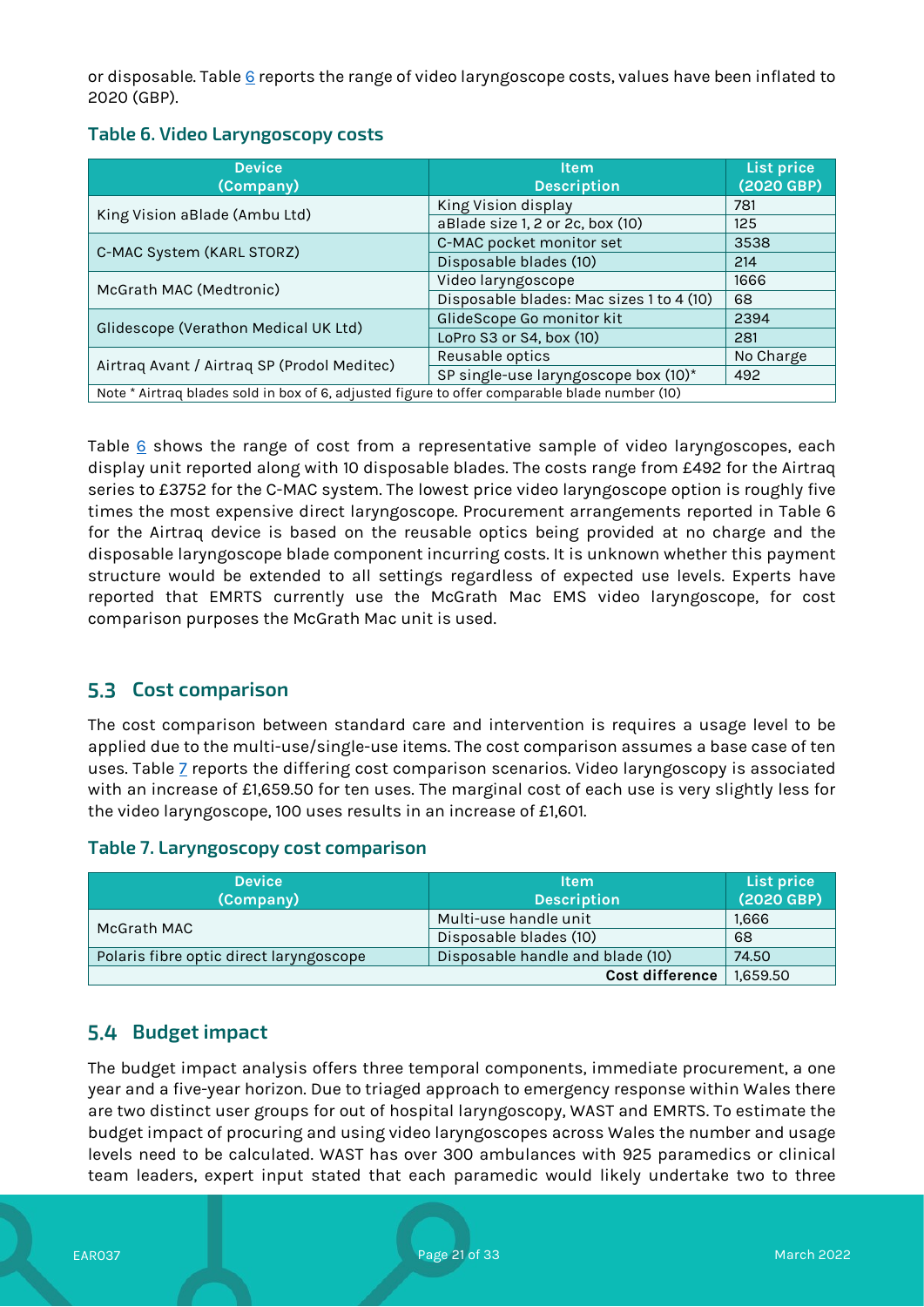intubations each year. EMRTS consists of five rapid response vehicles and four air ambulances. EMRTS reported figures of 620 intubations in 2021. The disparity between the number of intubations per vehicle is due to the severity of triaging within emergency services.

Two adoption scenarios are assessed, firstly, a routine adoption of video laryngoscopes across Wales. The second approach deploys video laryngoscopes only to EMTRS vehicles. The budget impact analysis assumes that the lifecycle of the technology exceeds the five-year budget impact horizon. No volume related contracts are included in this analysis. Each vehicle requires a device with usage per vehicle based on an X+2 to account for stock of disposables items, where X is the number of intubations undertaken within the duration. WAST was estimated to undertake 2,312 intubations yearly (925 \* 2.5) this is the amount of first responders multiplied by 2.5 intubations yearly. Table 8 presents the initial purchase cost for the first budget impact scenario. Tables 9 and 10 offer the one year and five-year horizons respectively.

| Time horizon                                                 | WAST           |               | <b>EMRTS</b>   |               | Total (£GBP) |  |
|--------------------------------------------------------------|----------------|---------------|----------------|---------------|--------------|--|
|                                                              | <b>Devices</b> | <b>Blades</b> | <b>Devices</b> | <b>Blades</b> |              |  |
| Video Laryngoscope                                           |                |               |                |               |              |  |
| Units                                                        | 300            | 600*          | 9              | $18*$         |              |  |
| Cost * Units                                                 | 499,800        | 4.080         | 14.994         | 122           | 518,996      |  |
| $*$ (2008) supply not ambulance $(0*2)$ supply not ambulance |                |               |                |               |              |  |

#### **Table 8. Budget impact: routine adoption initial cost**

\* (300\*2) supply per ambulance. (9\*2) supply per ambulance

#### **Table 9. Budget impact: routine adoption one year**

| Time horizon                                                                                                        | <b>WAST</b>    |               | <b>EMRTS</b>   |               | <b>Total (£GBP)</b> |  |
|---------------------------------------------------------------------------------------------------------------------|----------------|---------------|----------------|---------------|---------------------|--|
|                                                                                                                     | <b>Devices</b> | <b>Blades</b> | <b>Devices</b> | <b>Blades</b> |                     |  |
| Video Laryngoscope                                                                                                  |                |               |                |               |                     |  |
| Units                                                                                                               | 300            | $2.912*$      |                | 638*          |                     |  |
| Cost * Units                                                                                                        | 499,800        | 19,802        | 14.994         | 4.338         | 538,934             |  |
| * (2,312 yearly intubations + (300*2) supply per ambulance). (620 yearly intubations + (9*2) supply per ambulance). |                |               |                |               |                     |  |

#### **Table 10. Budget impact: routine adoption five years**

| <b>Time horizon</b>                                                                                                          | <b>WAST</b>    |               | <b>EMRTS</b>   |               | <b>Total (£GBP)</b> |
|------------------------------------------------------------------------------------------------------------------------------|----------------|---------------|----------------|---------------|---------------------|
|                                                                                                                              | <b>Devices</b> | <b>Blades</b> | <b>Devices</b> | <b>Blades</b> |                     |
| Video Laryngoscope                                                                                                           |                |               |                |               |                     |
| Units                                                                                                                        | 300            | $12.160*$     | 9              | $3.118*$      |                     |
| Cost * Units                                                                                                                 | 499,800        | 143,888       | 14.994         | 21,202        | 679,884             |
| * (2,312*5) yearly intubations + (300*2) supply per ambulance). (620*5) yearly intubations + (9*2) supply per<br>ambulance). |                |               |                |               |                     |

The second adoption scenario, where WAST uses direct laryngoscopy and EMRTS uses video laryngoscopes of offered by tables 11, 12, and 13 below. Direct laryngoscopes are reported as 'devices' as they are purchased as the single-use handle and disposable blade.

#### **Table 11. Budget impact: partial adoption initial cost**

| Time horizon        | <b>WAST</b>               |               | <b>EMRTS</b>   | <b>Total (£GBP)</b> |        |  |  |
|---------------------|---------------------------|---------------|----------------|---------------------|--------|--|--|
|                     | <b>Devices</b>            | <b>Blades</b> | <b>Devices</b> | <b>Blades</b>       |        |  |  |
|                     | <b>Video Laryngoscope</b> |               |                |                     |        |  |  |
| Units               |                           |               | 9              | $18*$               |        |  |  |
| Cost                |                           |               | 14,994         | 122                 | 15,116 |  |  |
| Direct Laryngoscope |                           |               |                |                     |        |  |  |
| Units               | 600*                      |               |                |                     |        |  |  |
| Cost                | 4,470                     |               |                |                     | 4,470  |  |  |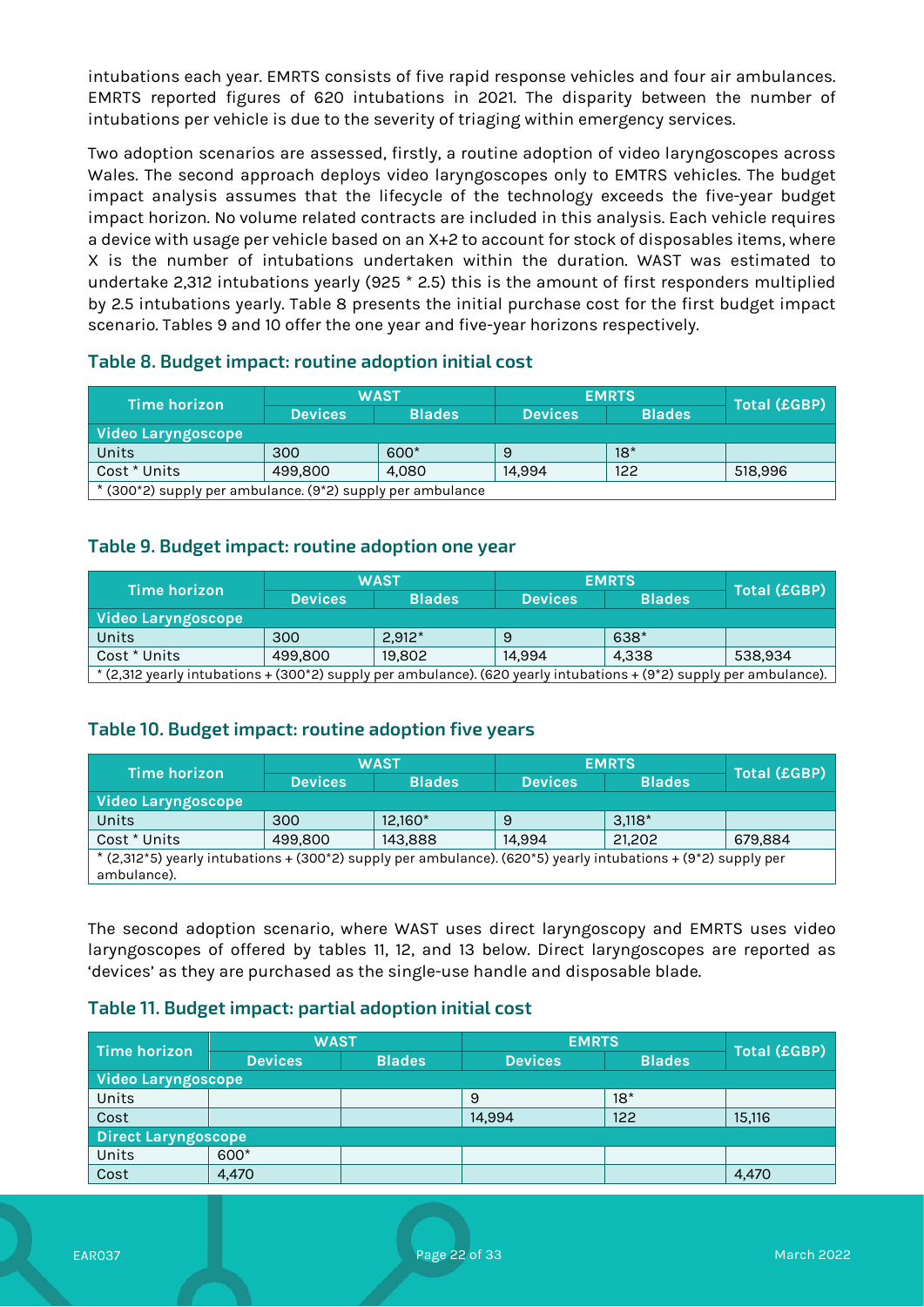| Time horizon                      | <b>WAST</b>    |               | <b>EMRTS</b>   |                       |              |
|-----------------------------------|----------------|---------------|----------------|-----------------------|--------------|
|                                   | <b>Devices</b> | <b>Blades</b> | <b>Devices</b> | <b>Blades</b>         | Total (£GBP) |
|                                   |                |               |                | Total cost $  19.586$ |              |
| , * (300*2) supply per ambulance. |                |               |                |                       |              |

### **Table 12. Budget impact: partial adoption one year**

| Time horizon                                                                  | <b>WAST</b>                |               | <b>EMRTS</b>   |                   | <b>Total (£GBP)</b> |  |  |
|-------------------------------------------------------------------------------|----------------------------|---------------|----------------|-------------------|---------------------|--|--|
|                                                                               | <b>Devices</b>             | <b>Blades</b> | <b>Devices</b> | <b>Blades</b>     |                     |  |  |
| Video Laryngoscope                                                            |                            |               |                |                   |                     |  |  |
| Units                                                                         |                            |               | 9              | 638               |                     |  |  |
| Cost                                                                          |                            |               | 14.994         | 4,338             | 19,332              |  |  |
|                                                                               | <b>Direct Laryngoscope</b> |               |                |                   |                     |  |  |
| Units                                                                         | $2,912*$                   |               |                |                   |                     |  |  |
| Cost                                                                          | 21,694                     |               |                |                   | 21,694              |  |  |
|                                                                               |                            |               |                | <b>Total cost</b> | 41,026              |  |  |
| $*(2.312 \text{ years})$ intubations + $(300 \times 2)$ supply per ambulance) |                            |               |                |                   |                     |  |  |

\* (2,312 yearly intubations + (300\*2) supply per ambulance).

#### **Table 13. Budget impact: partial adoption five years**

| <b>Time horizon</b>                                          | <b>WAST</b>                |               | <b>EMRTS</b>   |               | <b>Total (£GBP)</b> |  |  |
|--------------------------------------------------------------|----------------------------|---------------|----------------|---------------|---------------------|--|--|
|                                                              | <b>Devices</b>             | <b>Blades</b> | <b>Devices</b> | <b>Blades</b> |                     |  |  |
| <b>Video Laryngoscope</b>                                    |                            |               |                |               |                     |  |  |
| Units                                                        |                            |               | 9              | 3,118         |                     |  |  |
| Cost                                                         |                            |               | 14.994         | 21,202        | 36,196              |  |  |
|                                                              | <b>Direct Laryngoscope</b> |               |                |               |                     |  |  |
| Units                                                        | 12,160*                    |               |                |               |                     |  |  |
| Cost                                                         | 90.592                     |               |                |               | 90,592              |  |  |
| <b>Total cost</b><br>126,788                                 |                            |               |                |               |                     |  |  |
| * (2,312 yearly intubations + (300*2) supply per ambulance). |                            |               |                |               |                     |  |  |

The budget impact analysis demonstrates the range of costs associated with different time horizons and different adoption approaches. The routine adoption of video laryngoscopes would incur an initial cost of £518,996 rising to £538,934 for a year of use and to £679,884 over five years. A scenario where there is partial adoption to the services which have the higher rate of intubation, EMRTS, results in an initial cost of £19,586, rising to £41,026 for a single year of use and to £126,788 over five years. The cost of video laryngoscopes is much higher in comparison to direct laryngoscopes; therefore, the budget impact of routine adoption is higher compared to partial adoption.

# **6. Organisational Issues**

Two studies exploring professionals' views on video laryngoscopy during intubation were identified (Steel et al. 2021, Lenz et al. 2020). Each of these studies related to use of video laryngoscopes in the pre-hospital setting and included professionals from differing clinical backgrounds and different air ambulance services.

Lenz et al. (2020) distributed an online survey to paramedics and nurses in a helicopter EMS in Wisconsin, United States and aimed to explore factors that contribute to the decision-making between video and direct laryngoscopy. Twenty-nine participants responded (18 paramedics, 11 nurses) and referred to 119 total intubations, of which 15 were completed with direct and 104 with video laryngoscopy. Most operators reported that they preferred video to direct laryngoscopy and this guide their choice but they also considered the patient condition. Participants favouring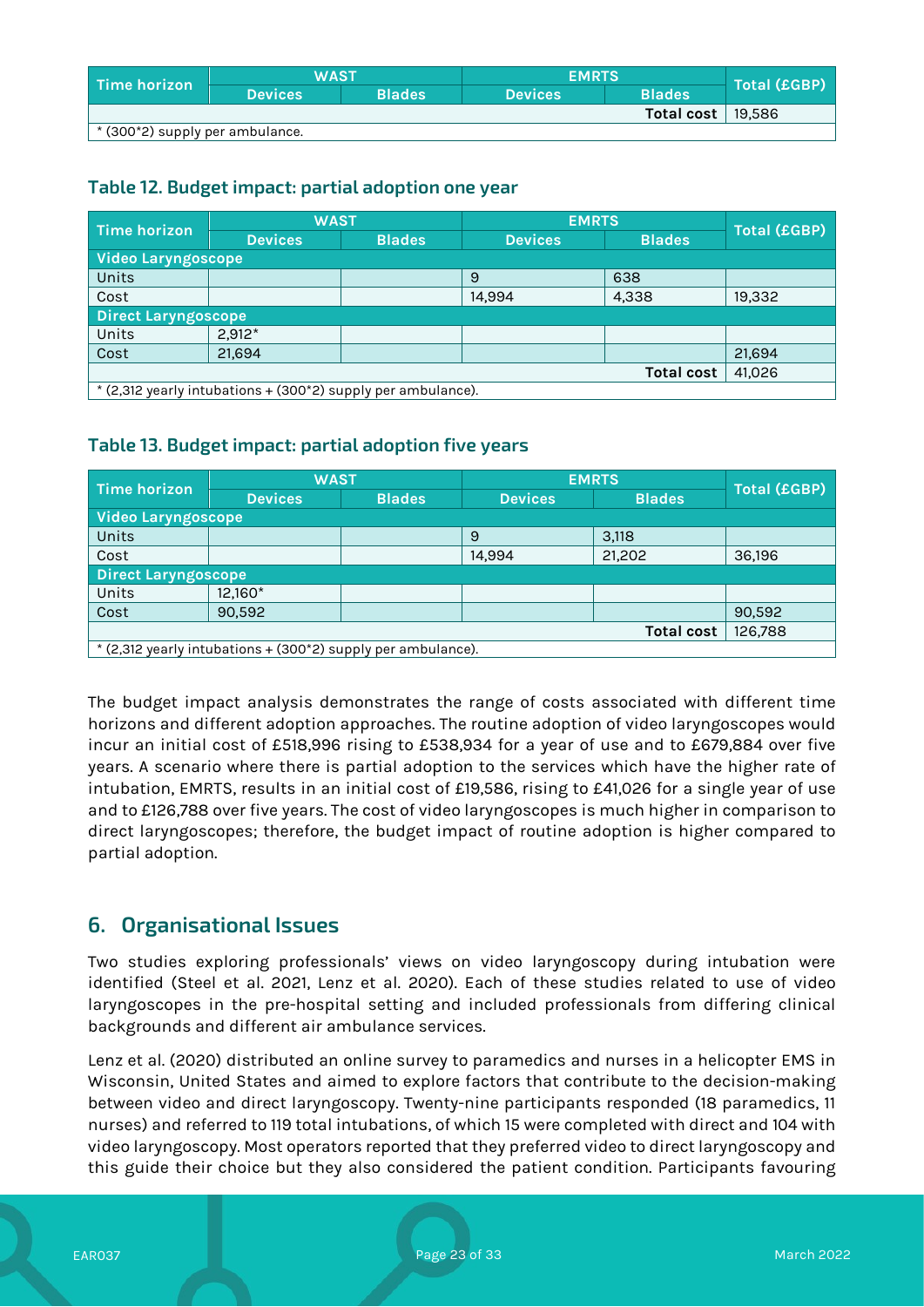direct laryngoscopy reported higher first-pass intubation success rate compared to those favouring video laryngoscopy, but this finding should be seen in the context of retrospective reporting from a sample that may not be representative.

Steel et al. (2021) evaluated the impact of video laryngoscopy introduction for a doctorparamedic team in an air ambulance service in the east of England. They also explored the views of the team members regarding the video laryngoscopy introduction via an online survey. The participants reported what they liked and disliked the most about the video laryngoscopy introduction. The dominant themes regarding positive of video laryngoscopy were situational awareness, improved teamwork and improved glottic view. The dominant themes regarding negatives of video laryngoscopy were poor performance in bright ambient light and challenges of passing the trachea regardless of the glottic view. 95% of the participants reported their preference to maintain the use of video laryngoscopy in the service.

Experts working within EMRTS reported that drug assisted intubations occur approximately 150 to 200 times yearly. They also suggested that there is a common subjective view that using video laryngoscopes is preferable to direct laryngoscope as it is easy to use. There is also a subjective perception that use of video laryngoscopes increases the likelihood of intubation success. This is in line with the findings from the qualitative studies (Lenz et al. 2020, Steel et al. 2021) described above, but contrasts with findings from randomised controlled trials where there is uncertainty about whether this is the case.

Experts working within WAST reported that some ambulance services in England (e.g., London, West Midlands) have withdrawn intubation from paramedic practices. Experts highlighted that there are no current plans for WAST to adapt this, but it might be resource waste in case intubations delivered by paramedics is withdrawn in Wales.

Experts reported that both EMRTS and WAST undertake pre-hospital intubation training, however the training varies in terms of structure and duration. EMRTs is formed by doctors and intubations are delivered via general anaesthesia, which is a skill developed in the hospital practise over many years. WAST is formed by paramedics who mostly complete simulation-based training followed by a hospital operating theatre placement to consolidate these skills intubating approximately 25 patients under direct supervision. Some experts suggested that video laryngoscopy should be used for doctors and experienced paramedics only, as they have undertaken the appropriate training and gained skills. Others suggested that video laryngoscopy training should be offered to any professional who is trained to intubate if this can be supported by frequent practice. They have also highlighted that paramedics, who have less intubation experience, might require more time and simulation-based practice for video laryngoscopy training.

# **7. Patient issues**

The HTW public and patient involvement (PPI) standing group assessed that given the nature of major trauma and the necessity of intubation if it is indicated, there would not be value in approaching patient groups for input.

Our literature search did not identify any studies on patient issues and patient experience and in line with the view of the PPI standing group. It appears unlikely that this type of evidence would be available.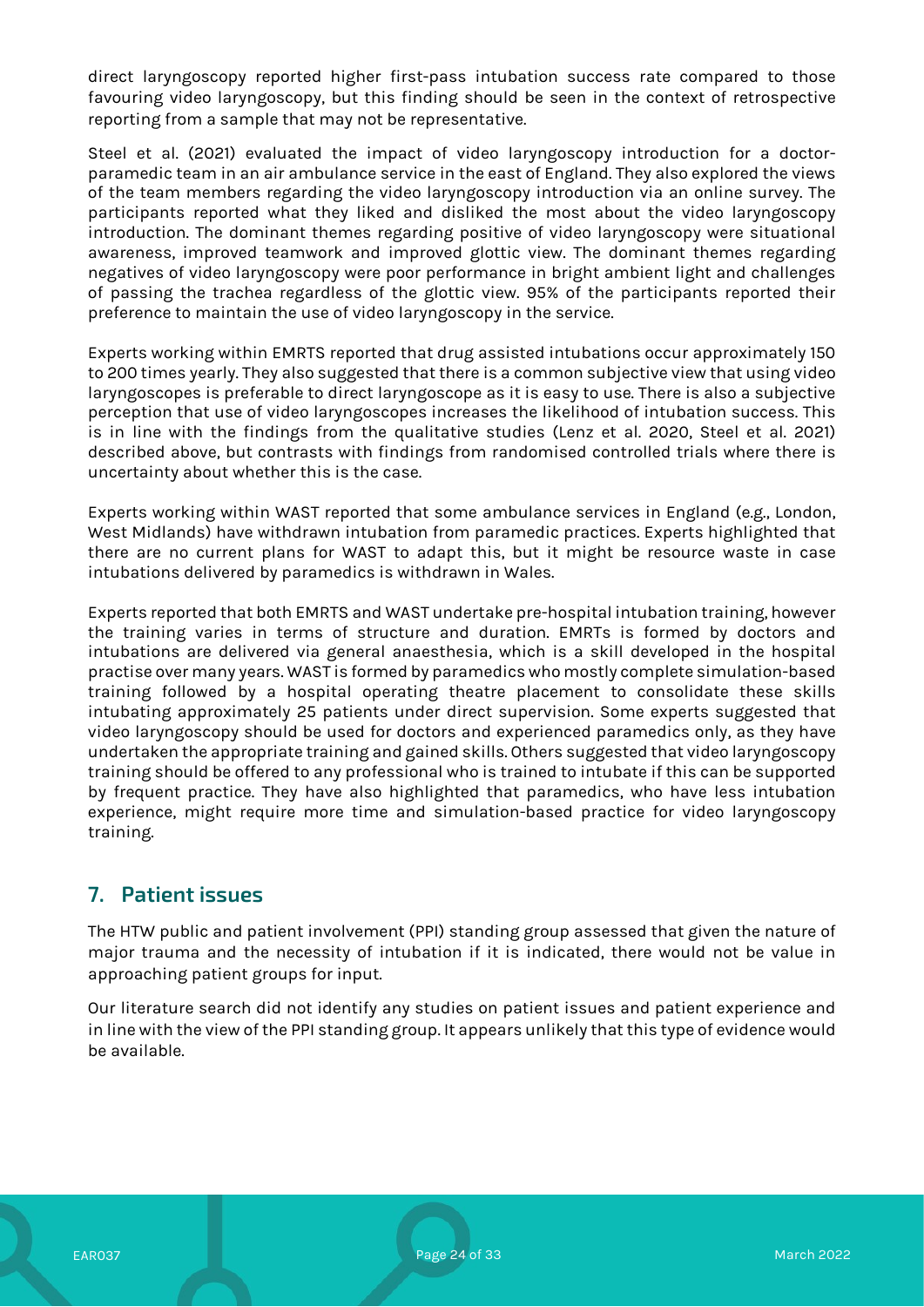# **8. Conclusions**

The aim of this rapid review was to examine the clinical and cost effectiveness of intubation using video laryngoscopy for people who require airway management in pre-hospital settings. Evidence is available from a recent systematic review and meta-analysis and several RCTs, which have been published since this review.

The overall evidence suggests that use of video laryngoscopes compared to direct laryngoscopes does not lead to improvements in first-pass intubation success or overall intubation success and some studies suggest that video laryngoscope may lead to worse outcomes than direct laryngoscopes. Evidence is mixed on whether use of video laryngoscopes improves time to intubation, with several studies suggesting no difference and a single study suggesting video may be quicker. In the study where video does appear to deliver improved intubation time, the difference is minimal and is unlikely to be clinically meaningful considering the time needed to wait for emergency medical service attendance.

There is some evidence that findings for intubation success may differ according to whether video laryngoscopes are used with populations requiring intubation due to out-of-hospital cardiac arrest and populations requiring intubation after major trauma, with more promise for video laryngoscopes in the latter group. This finding should be interpreted with due caution as sub-group analyses relied on studies where one population was predominant but data was aggregated with patients with other indication. Further, only one study that had a predominant population of major trauma was available and several studies were excluded due to the more balanced nature of their populations. Use of individual-level meta-analysis with data from across these studies may help clarify this issue but was not feasible in the context of rapid review.

There is evidence that use of video laryngoscope leads to an improved view of the glottis during intubation and this may explain qualitative evidence and expert opinion that suggests professionals have a preference for video laryngoscopes. However, this improved view may be counterbalanced for some devices by higher potential for technical problems, including fogging of the camera and the need for the specific ambient light. In addition, evidence suggests that improved view does not lead to changes in professionals' perceived difficulty of intubation.

The economic analysis suggests that video laryngoscopes are considerably more expensive than direct laryngoscopes. Overall, the clinical effectiveness evidence suggests there is no relative benefit associated with the use of video laryngoscopes. Cost minimisation analysis suggests that video laryngoscopes are not a cost-effective intervention. Clinical evidence suggests that there may be potential for video laryngoscopes in population requiring intubation after major trauma. The budget impact modelling scenario where video laryngoscopes are only used in EMRTS show that video laryngoscopes would remain more expensive, but the additional expense would be lower than the routine adoption case.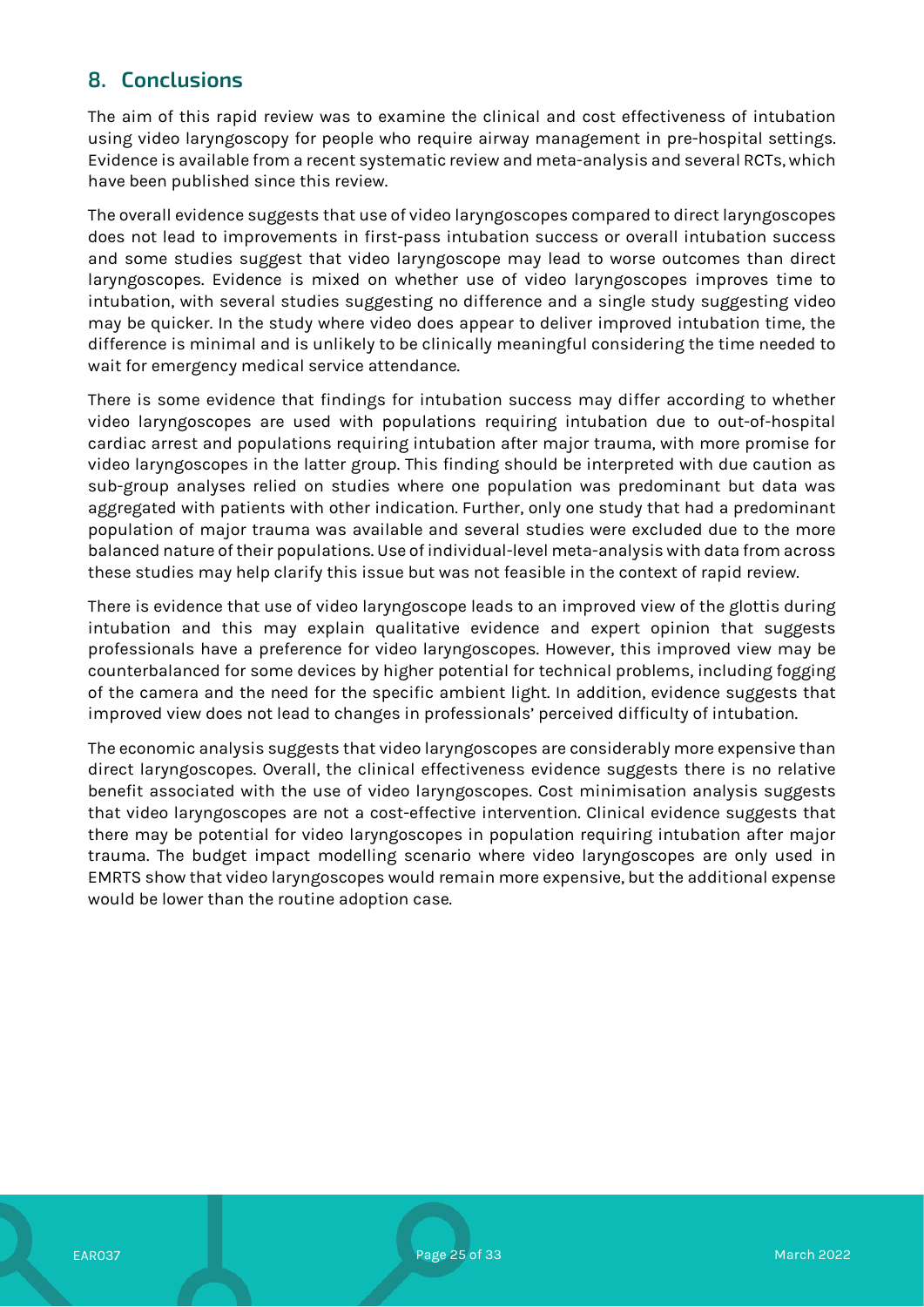# **9. Contributors**

This topic was proposed by Welsh Ambulance Services NHS Trust.

The HTW staff and contract researchers involved in writing this report were:

- A Evans, PPI Officer PPI lead
- D Jarrom, Senior Health Services Researcher quality assurance
- E Glarou, Health Services Researcher clinical author
- E Hasler, Information Specialist literature searches & information management
- G Hopkin, Senior Health Services Researcher clinical author
- J Washington, Information Specialist literature searches & information management
- K McDermott, Project Manager project management
- M Prettyjohns, Principal Researcher quality assurance
- T Winfield, Senior Health Economist economic author

The HTW Assessment Group advised on methodology throughout the scoping and development of the report.

A range of clinical experts from the UK provided material and commented on a draft of this report. Their views were documented and have been actioned accordingly. All contributions from reviewers were considered by HTW's Assessment Group. However, reviewers had no role in authorship or editorial control, and the views expressed are those of Health Technology Wales.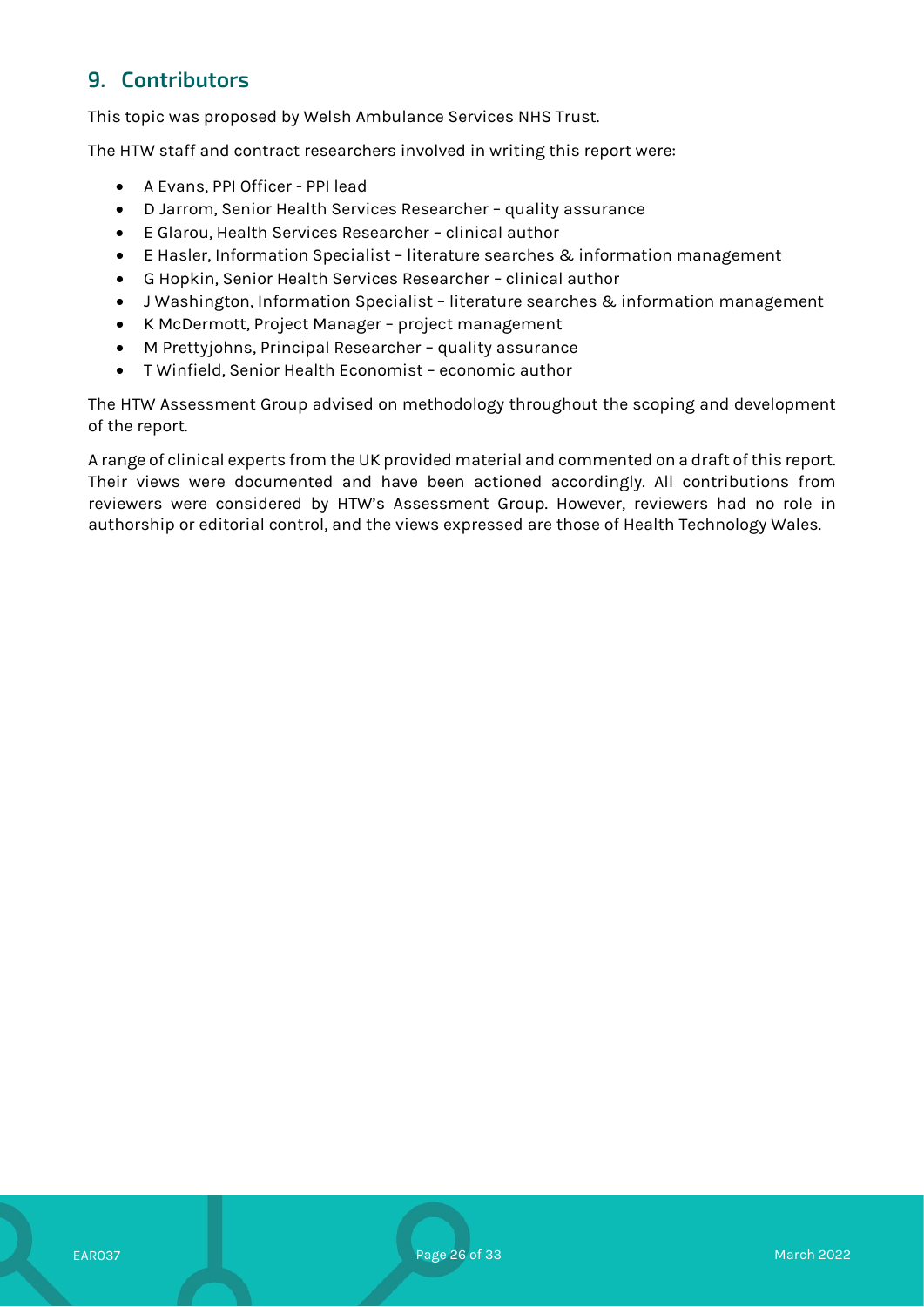# **10. References**

Arima T, Nagata O, Miura T, et al. (2014). Comparative analysis of airway scope and Macintosh laryngoscope for intubation primarily for cardiac arrest in prehospital setting. American Journal of Emergency Medicine. 32(1): 40-3. doi:<https://doi.org/10.1016/j.ajem.2013.09.026>

Bacon ER, Phelan MP, Doyle DJ. (2015). Tips and troubleshooting for use of the GlideScope video laryngoscope for emergency endotracheal intubation. American Journal of Emergency Medicine. 33(9): 1273-7. doi:<https://doi.org/10.1016/j.ajem.2015.05.003>

Carlson JN, Brown CA. (2014). Does the use of video laryngoscopy improve intubation outcomes? Annals of Emergency Medicine. 64(2): 165-6. doi: <https://doi.org/10.1016/j.annemergmed.2014.01.032>

Collins SR. (2014). Direct and indirect laryngoscopy: equipment and techniques. Respiratory Care. 59(6): 850-64. doi:<https://doi.org/10.4187/respcare.03033>

Cook TM, Kelly FE. (2017). A national survey of videolaryngoscopy in the United Kingdom. British Journal of Anaesthesia. 118(4): 593-600. doi:<https://doi.org/10.1093/bja/aex052>

Cooper RM. (2007). Complications associated with the use of the GlideScope videolaryngoscope. Canadian Journal of Anaesthesia. 54(1): 54-7. doi[: https://doi.org/10.1007/bf03021900](https://doi.org/10.1007/bf03021900)

Crewdson K, Rehn M, Lockey D. (2018). Airway management in pre-hospital critical care: a review of the evidence for a 'top five' research priority. Scandinavian Journal of Trauma, Resuscitation and Emergency Medicine. 26: 89. doi:<https://doi.org/10.1186/s13049-018-0556-4>

Ducharme S, Kramer B, Gelbart D, et al. (2017). A pilot, prospective, randomized trial of video versus direct laryngoscopy for paramedic endotracheal intubation. Resuscitation. 114: 121-6. doi: <https://doi.org/10.1016/j.resuscitation.2017.03.022>

EMRTS. (2022). Emergency Medical Retrieval & Transfer Service (EMRTS): Service overview. Available at:<https://www.emrts.cymru/service-overview> [Accessed 24 Jan 2022].

Hawkes C, Booth S, Ji C, et al. (2017). Epidemiology and outcomes from out-of-hospital cardiac arrests in England. Resuscitation. 110: 133-40. doi: <https://doi.org/10.1016/j.resuscitation.2016.10.030>

Healy DW, Maties O, Hovord D, et al. (2012). A systematic review of the role of videolaryngoscopy in successful orotracheal intubation. BMC Anesthesiology. 12: 32. doi: <https://doi.org/10.1186/1471-2253-12-32>

Higgins JPT, Thomas J, Chandler J, et al. (2021). Cochrane handbook for systematic reviews of interventions. Version 6.2 (updated February 2021).

Kehoe A, Smith JE, Edwards A, et al. (2015). The changing face of major trauma in the UK. Emergency Medicine Journal. 32(12): 911-5. doi:<https://dx.doi.org/10.1136/emermed-2015-205265>

Kreutziger J, Hornung S, Harrer C, et al. (2019). Comparing the McGrath MAC video laryngoscope and direct laryngoscopy for prehospital emergency intubation in air rescue patients: a multicenter, randomized, controlled trial. Critical Care Medicine. 47(10): 1362-70. doi: <https://doi.org/10.1097/CCM.0000000000003918>

Krug EG, Sharma GK, Lozano R. (2000). The global burden of injuries. American Journal of Public Health. 90(4): 523-6. doi:<https://doi.org/10.2105/ajph.90.4.523>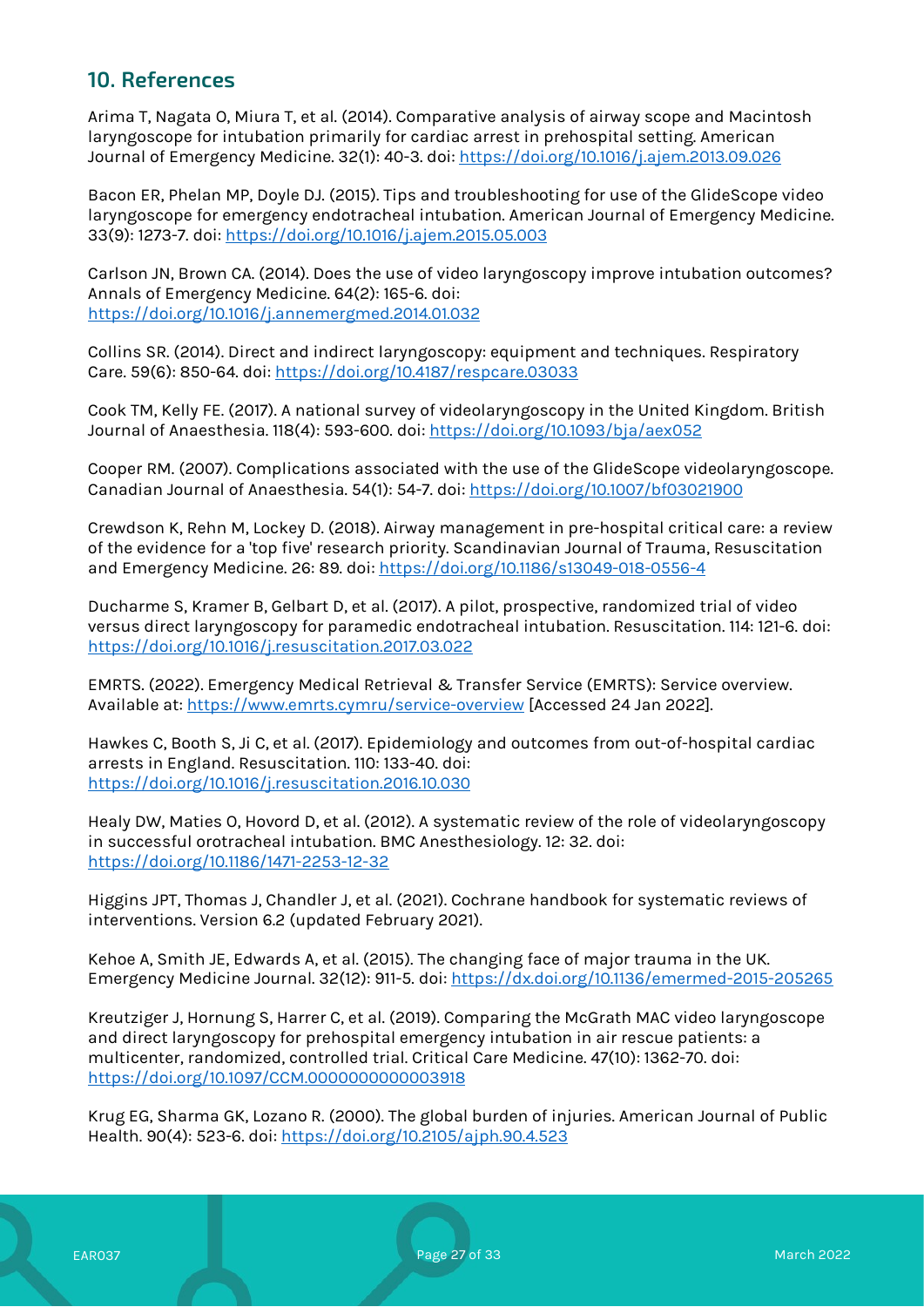Lenz TJ, Nolen C, Pokorney J. (2020). Factors that contribute to provider decision between direct and video laryngoscopy in a helicopter emergency medical services system: a survey. Air Medical Journal. 39(6): 444-7. doi:<https://doi.org/10.1016/j.amj.2020.09.005>

Macke C, Gralla F, Winkelmann M, et al. (2020). Increased first pass success with C-MAC videolaryngoscopy in prehospital endotracheal intubation: a randomized controlled trial. Journal of Clinical Medicine. 9(9): 2719. doi:<https://doi.org/10.3390/jcm9092719>

Maldini B, Hodžović I, Goranović T. (2016). Alternative devices in airway visualization. Acta Clinica Croatica. 55 Suppl 1: 76-84. doi:<https://doi.org/10.20471/acc.2016.55.s1.11>

MedTree. (2022). Laryngoscopes. Available at: [https://medtree.co.uk/equipment/airway](https://medtree.co.uk/equipment/airway-management/laryngoscopes)[management/laryngoscopes](https://medtree.co.uk/equipment/airway-management/laryngoscopes) [Accessed 12 February 2022].

NHS Wales. (2021). Trauma [Health in Wales]. NHS Wales. Available at: <https://www.wales.nhs.uk/ourservices/unscheduledcareconditions/trauma> [Accessed 11 Oct 2021].

NICE. (2016). Major trauma: assessment and initial management. NICE guideline NG39. National Institute for Health and Care Excellence. Available at: [https://www.nice.org.uk/guidance/NG39/chapter/Recommendations#airway-management-in](https://www.nice.org.uk/guidance/NG39/chapter/Recommendations#airway-management-in-prehospital-and-hospital-settings)[prehospital-and-hospital-settings](https://www.nice.org.uk/guidance/NG39/chapter/Recommendations#airway-management-in-prehospital-and-hospital-settings) [Accessed 06 Dec 2021].

NICE. (2018). Video laryngoscopes to help intubation in people with difficult airways. Medtech innovation briefing MIB167. National Institute for Health and Care Excellence. Available at: <https://www.nice.org.uk/advice/mib167> [Accessed 3 Jan 2022].

Niforopoulou P, Pantazopoulos I, Demestiha T, et al. (2010). Video-laryngoscopes in the adult airway management: a topical review of the literature. Acta Anaesthesiologica Scandinavica. 54(9): 1050-61. doi[: https://doi.org/10.1111/j.1399-6576.2010.02285.x](https://doi.org/10.1111/j.1399-6576.2010.02285.x)

Patel K, Hipskind JE. (2021). Cardiac arrest. StatPearls [Internet]. Treasure Island (FL): StatPearls Publishing [https://pubmed.ncbi.nlm.nih.gov/30521287/.](https://pubmed.ncbi.nlm.nih.gov/30521287/)

Perkins GD, Nolan JP, Soar J, et al. (2021). Epidemiology of cardiac arrest. Guidelines. Resuscitation Council UK. Available at: [https://www.resus.org.uk/library/2021-resuscitation](https://www.resus.org.uk/library/2021-resuscitation-guidelines/epidemiology-cardiac-arrest-guidelines)[guidelines/epidemiology-cardiac-arrest-guidelines](https://www.resus.org.uk/library/2021-resuscitation-guidelines/epidemiology-cardiac-arrest-guidelines) [Accessed 20 Jan 2022].

RevMan. (2020). Review Manager (RevMan) [Computer program]. Version 5.4.1. The Cochrane Collaboration. Available at: [https://training.cochrane.org/online-learning/core-software](https://training.cochrane.org/online-learning/core-software-cochrane-reviews/revman)[cochrane-reviews/revman.](https://training.cochrane.org/online-learning/core-software-cochrane-reviews/revman)

Roberts Z, Collins J-A, James D, et al. (2020). Epidemiology of adolescent trauma in England: a review of TARN data 2008–2017. Emergency Medicine Journal. 37(1): 25-30. doi: <https://dx.doi.org/10.1136/emermed-2018-208329>

Rodgers BM, McGahren ED. (2006). Laryngoscopy, bronchoscopy and thoracoscopy. In: Grosfeld JL, O'Neill JA, Coran AG, Fonkalsrud EW & Caldamone AA (eds.) Pediatric Surgery (Sixth Edition); Volume One; Chapter 62; p.971-982. Philadelphia: Mosby.

Savino PB, Reichelderfer S, Mercer MP, et al. (2017). Direct versus video laryngoscopy for prehospital intubation: a systematic review and meta-analysis. Academic Emergency Medicine. 24(8): 1018-26. doi[: https://doi.org/10.1111/acem.13193](https://doi.org/10.1111/acem.13193)

Selde W, English K, Heffelfinger M, et al. (2014). Successful Airtraq use in an air medical transport system. Air Medical Journal. 33(6): 331-4. doi[: https://doi.org/10.1016/j.amj.2014.07.003](https://doi.org/10.1016/j.amj.2014.07.003)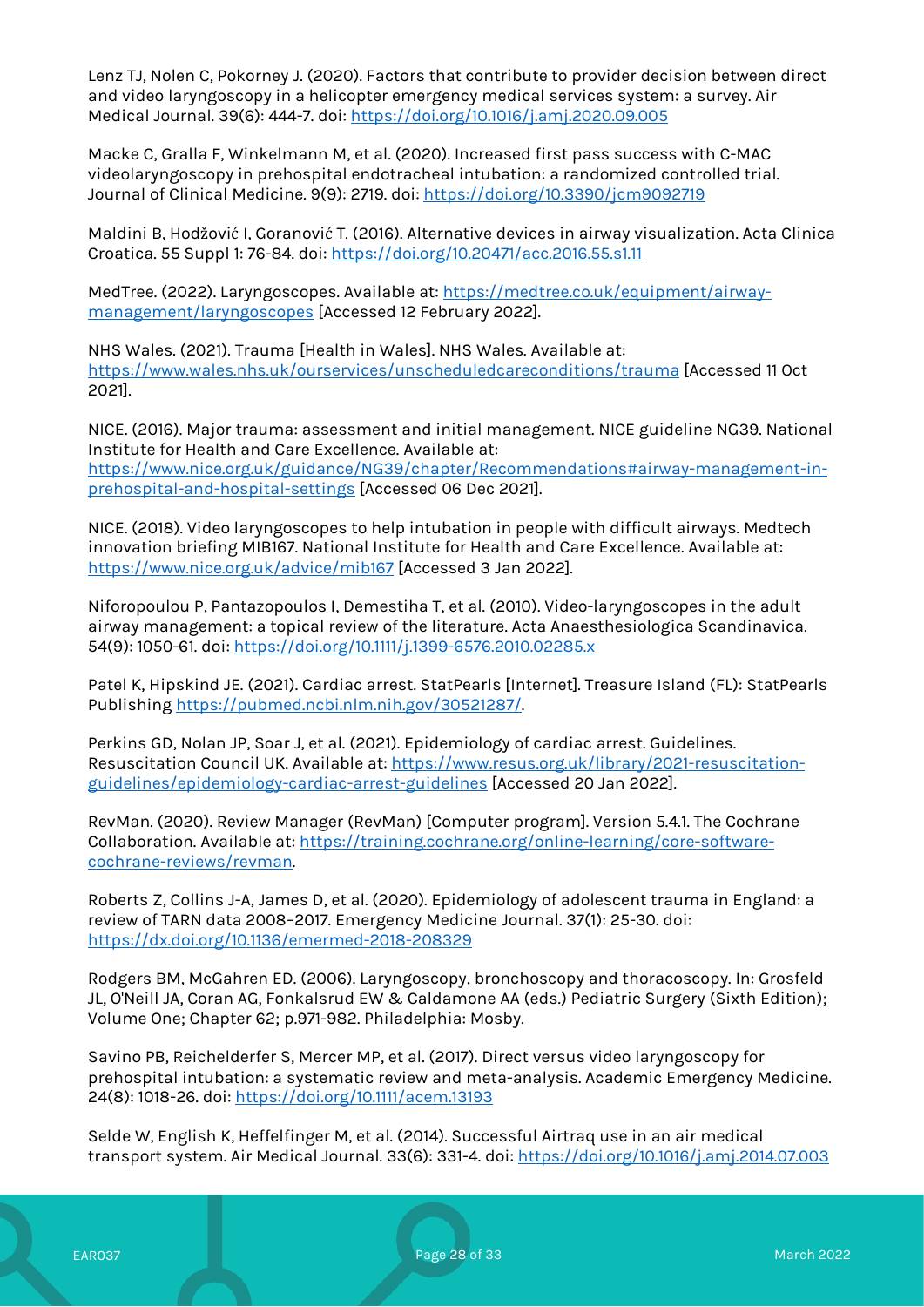Smith CE, Sidhu TS, Lever J, et al. (1999). The complexity of tracheal intubation using rigid fiberoptic laryngoscopy (WuScope). Anesthesia and Analgesia. 89(1): 236-9. doi: <https://doi.org/10.1213/00000539-199907000-00043>

Steel A, Haldane C, Cody D. (2021). Impact of videolaryngoscopy introduction into prehospital emergency medicine practice: a quality improvement project. Emergency Medicine Journal. 38(7): 549-55. doi[: https://dx.doi.org/10.1136/emermed-2020-209944](https://dx.doi.org/10.1136/emermed-2020-209944)

Thompson L, Hill M, Shaw G. (2019). Defining major trauma: a literature review. British paramedic journal. 4(1): 22-30. doi[: https://doi.org/10.29045/14784726.2019.06.4.1.22](https://doi.org/10.29045/14784726.2019.06.4.1.22)

Trimmel H, Kreutziger J, Fertsak G, et al. (2011). Use of the Airtraq laryngoscope for emergency intubation in the prehospital setting: a randomized control trial. Critical Care Medicine. 39(3): 489-93. doi:<https://doi.org/10.1097/CCM.0b013e318206b69b>

Trimmel H, Kreutziger J, Fitzka R, et al. (2016). Use of the GlideScope Ranger video laryngoscope for emergency intubation in the prehospital setting: a randomized control trial. Critical Care Medicine. 44(7): e470-6. doi:<https://doi.org/10.1097/CCM.0000000000001669>

WAST. (2022). Welsh Ambulance Service NHS Trust (WAST): About us. Available at: <https://www.ambulance.wales.nhs.uk/en/8> [Accessed 24 Jan 2022].

WHO. (2021). Injuries and violence [WHO fact sheets]. World Health Organisation Available at: <https://www.who.int/news-room/fact-sheets/detail/injuries-and-violence> [Accessed 22 Nov 2021].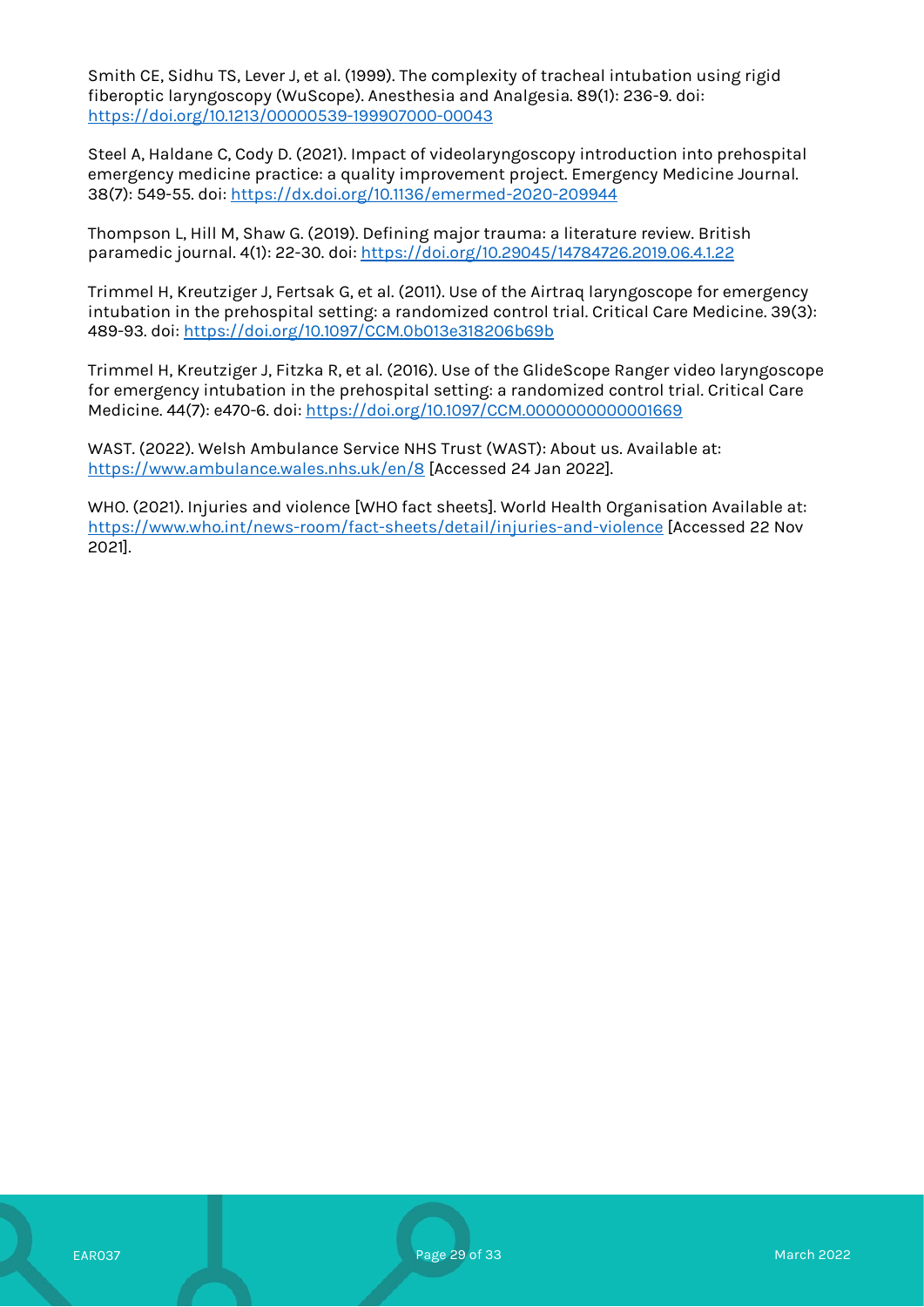# <span id="page-29-0"></span>**11. Evidence review methods**

We searched for evidence that could be used to answer the review question: What is the clinical and cost effectiveness of intubation using video laryngoscopy for people who require airway management in pre-hospital settings?

A systematic literature search for evidence was undertaken and was last updated on the 28<sup>th</sup> of January [2](#page-31-0)022. Appendix 2 gives details of the search strategy used for MEDLINE. Search strategies for other databases are available on request. The criteria used to select evidence for the appraisal are outlined in the protocol in Appendix [1.](#page-30-0) These criteria were developed in agreement with the HTW Assessment Group and UK experts.

After the search was conducted, it was clear that there were several systematic reviews, as well as primary studies, comparing direct and video laryngoscopy in the pre-hospital setting. In line with the priority of evidence outlined in the protocol (Appendix [1\)](#page-30-0), the most recent systematic review and meta-analysis focusing exclusively on the pre-hospital setting was selected for inclusion. RCTs that were published since this latest search in this review were also included. Due to the presence of higher priority evidence, observational and non-randomised studies were not included. Appendix [3](#page-32-0) summarises the selection of articles for inclusion in the review. A single reviewer screened studies and extracted data from relevant sources. Where there was uncertainty around eligibility for inclusion, studies were discussed with a second reviewer. A formal quality assessment was not conducted but the strengths and weaknesses of evidence are considered throughout.

For the purposes of the meta-analysis and sub-group analysis by population, we combined individual study data for overall and first-pass intubation rates across six RCT and four RCTs studies respectively. The same method followed for both meta-analysis and sub-group analysis by population. Specifically, we used Mantel-Haenszel models for all dichotomous outcomes. A random effects model was used to analyse the pooled data. The results are presented as risk ratios with 95%CI for all outcomes using the Review Manager (RevMan) software for Windows (version 5.4.1, Cochrane Collaboration, 2020). We assessed the statistical heterogeneity using the I<sup>2</sup> methodology. I<sup>2</sup> values >50% were considered to indicate moderate heterogeneity and >75% considerable heterogeneity among the studies (Higgins et al. 2021).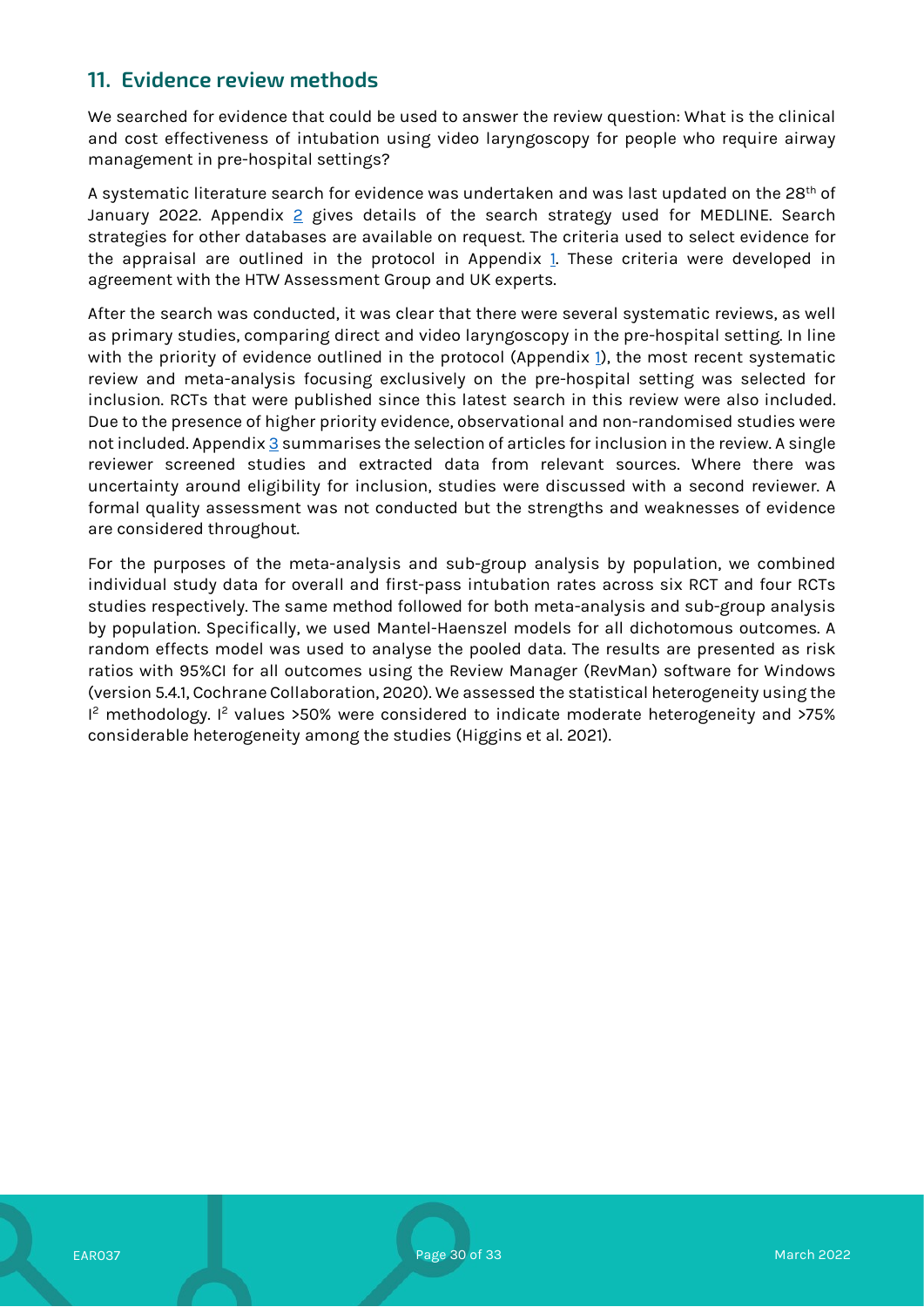# **Appendix 1. Inclusion and exclusion criteria for evidence included in the review**

<span id="page-30-0"></span>

|                                | <b>Inclusion criteria</b>                                                                                                                                                                                                                                                                                                                                                                                                                                                                                                                                                                                                                                                                                                                                      | <b>Exclusion criteria</b>                                                                                                |  |  |  |
|--------------------------------|----------------------------------------------------------------------------------------------------------------------------------------------------------------------------------------------------------------------------------------------------------------------------------------------------------------------------------------------------------------------------------------------------------------------------------------------------------------------------------------------------------------------------------------------------------------------------------------------------------------------------------------------------------------------------------------------------------------------------------------------------------------|--------------------------------------------------------------------------------------------------------------------------|--|--|--|
| <b>Population</b>              | People who require airway management via endotracheal<br>intubation in pre-hospital settings                                                                                                                                                                                                                                                                                                                                                                                                                                                                                                                                                                                                                                                                   | Manikin, cadaver and simulation studies                                                                                  |  |  |  |
| <b>Intervention</b>            | Intubation using video laryngoscopy<br>(e.g., Airtraq, AP Venerscope, C-MAC, Glidescope, King Vision,<br>McGrath MAC, McGrath series 5, Pentax-Airway Scope, TruView<br>PCD, TruView PCD-R, V-MAC)                                                                                                                                                                                                                                                                                                                                                                                                                                                                                                                                                             | Alternative methods for airway visualization (i.e., basic airway<br>adjuncts, supra-glottic devices and surgical airway) |  |  |  |
| <b>Comparison/ Comparators</b> | Usual care (anticipated to include intubation using direct<br>Alternative methods for airway visualization (i.e., basic airway<br>laryngoscopy, such as the Miller, Macintosh or the McCoy<br>adjuncts, supra-glottic devices and surgical airway)<br>laryngoscopes)                                                                                                                                                                                                                                                                                                                                                                                                                                                                                           |                                                                                                                          |  |  |  |
| <b>Outcome measures</b>        | Clinical outcomes (e.g., intubation success rate, time to intubation, incidence of difficult intubation, mortality, adverse events)<br>Patient-reported outcomes (e.g., health-related quality of life, patient satisfaction)<br>Healthcare utilisation and economic outcomes (e.g., intervention delivery, type of admission, length of stay, cost-effectiveness)                                                                                                                                                                                                                                                                                                                                                                                             |                                                                                                                          |  |  |  |
| <b>Study design</b>            | The following study types were prioritised, in the order listed:<br>Systematic reviews<br>$\bullet$<br>Randomised controlled trials<br>$\bullet$<br>Non-randomised controlled trials<br>$\bullet$<br>Single-arm trials<br>$\bullet$<br>We will only include evidence for "lower priority" evidence where outcomes for each condition/symptom of interest are not<br>reported by a "higher priority" source or where "lower priority" evidence relates to an intervention assessed to be of high<br>potential.<br>We will also search for economic evaluations or original research that can form the basis of an assessment of costs/cost<br>$\bullet$<br>comparison and for qualitative studies that provide information on patient or organisational issues. |                                                                                                                          |  |  |  |
| <b>Search limits</b>           | None                                                                                                                                                                                                                                                                                                                                                                                                                                                                                                                                                                                                                                                                                                                                                           |                                                                                                                          |  |  |  |
| Language limits                | English language only.                                                                                                                                                                                                                                                                                                                                                                                                                                                                                                                                                                                                                                                                                                                                         |                                                                                                                          |  |  |  |
| <b>Sub-group analysis</b>      | Where evidence allows, we will report outcomes separately according to:<br>Age (i.e., children and/or adolescents, adults)<br>Professional background of operator (i.e., doctor, paramedics)<br>Use by ground and air ambulances<br>Training and expertise in use of intubation have been highlighted as important. These were not considered appropriate as sub-<br>groups but information on these issues will be reported for relevant studies                                                                                                                                                                                                                                                                                                              |                                                                                                                          |  |  |  |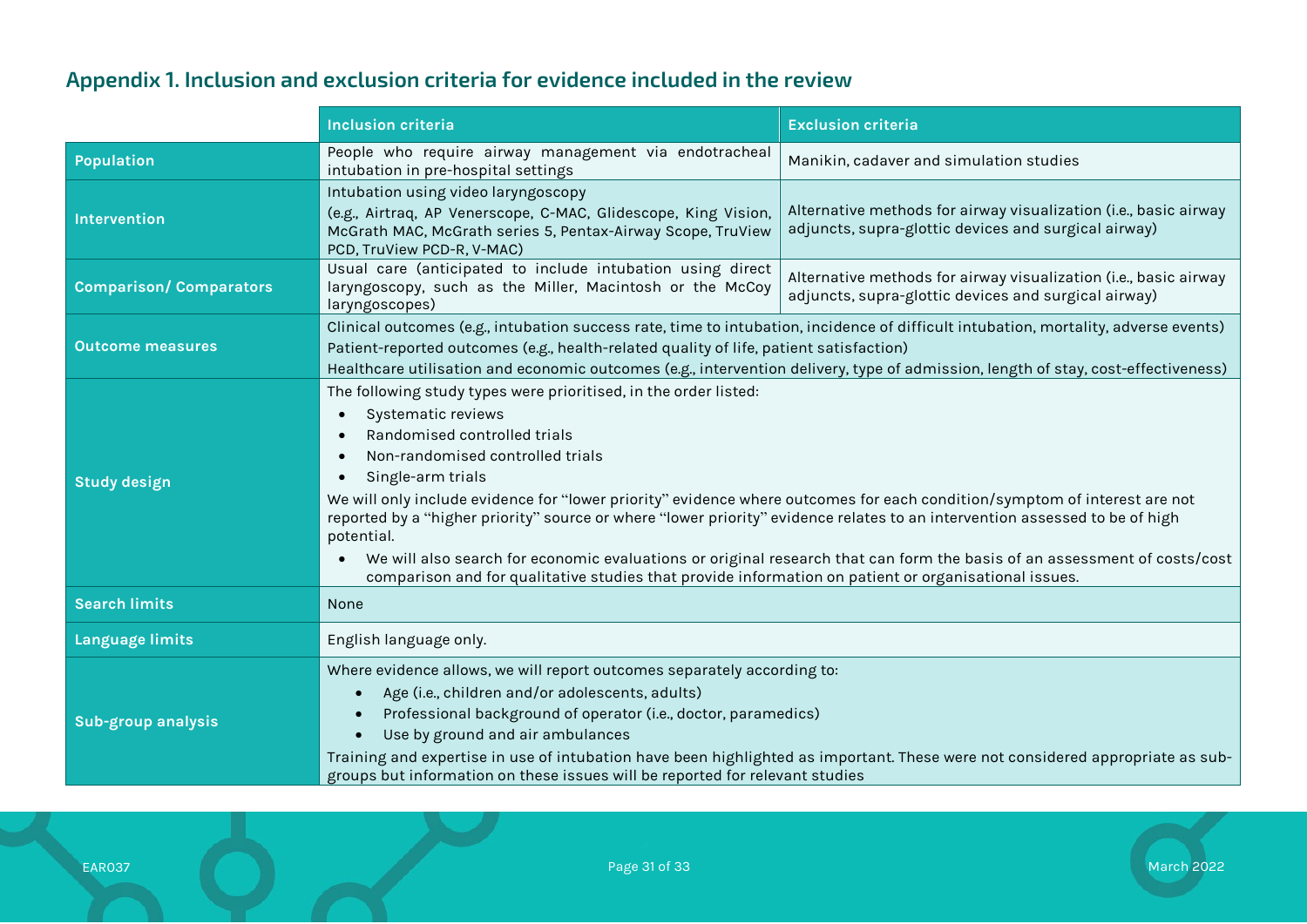# <span id="page-31-0"></span>**Appendix 2. MEDLINE search strategy**

|    | Ovid MEDLINE(R) ALL 1946 to January 27, 2022                                                                                                                                        |         |
|----|-------------------------------------------------------------------------------------------------------------------------------------------------------------------------------------|---------|
| 1  | exp *Intubation, Intratracheal/                                                                                                                                                     | 26683   |
| 2  | intubat*.ti.                                                                                                                                                                        | 17835   |
| 3  | intubat*.ab. /freq=2                                                                                                                                                                | 21020   |
| 4  | or/1-3                                                                                                                                                                              | 43669   |
| 5  | *Laryngoscopy/                                                                                                                                                                      | 5352    |
| 6  | *Laryngoscopes/                                                                                                                                                                     | 2911    |
| 7  | laryngoscop*.ti.                                                                                                                                                                    | 4179    |
| 8  | laryngoscop*.ab. /freq=2                                                                                                                                                            | 4340    |
| 9  | exp *Video Recording/                                                                                                                                                               | 12692   |
| 10 | exp *Video-Assisted Surgery/                                                                                                                                                        | 6884    |
| 11 | (video* or digital* or indirect* or optic or optical).ti.                                                                                                                           | 243710  |
| 12 | (video* or digital* or indirect* or optic or optical).ab. /freq=2                                                                                                                   | 245841  |
| 13 | (5 or 6 or 7 or 8) and (9 or 10 or 11 or 12)                                                                                                                                        | 2545    |
| 14 | ((video* or digital* or indirect* or optic or optical) adj3 laryngoscop*).tw.                                                                                                       | 2395    |
| 15 | videolaryngoscop*.tw.                                                                                                                                                               | 1339    |
| 16 | (airwayscope or airway scope).tw.                                                                                                                                                   | 296     |
| 17 | (Airtraq* or Bullard* or Pentax or Glidescope* or McGrath* or Storz* or Venner* or King<br>Vision* or Vividtrac* or CoPilot VL* or UEScope or TruView* or C-MAC* or CTrach*).tw,kw. | 4534    |
| 18 | or/13-17                                                                                                                                                                            | 7440    |
| 19 | 4 and 18                                                                                                                                                                            | 2767    |
| 20 | ((video assisted or indirect) adj3 (intubating or intubation)).tw.                                                                                                                  | 90      |
| 21 | 19 or 20                                                                                                                                                                            | 2797    |
| 22 | limit 21 to english language                                                                                                                                                        | 2488    |
| 23 | exp animals/ not exp humans/                                                                                                                                                        | 4949774 |
| 24 | 22 not 23                                                                                                                                                                           | 2479    |